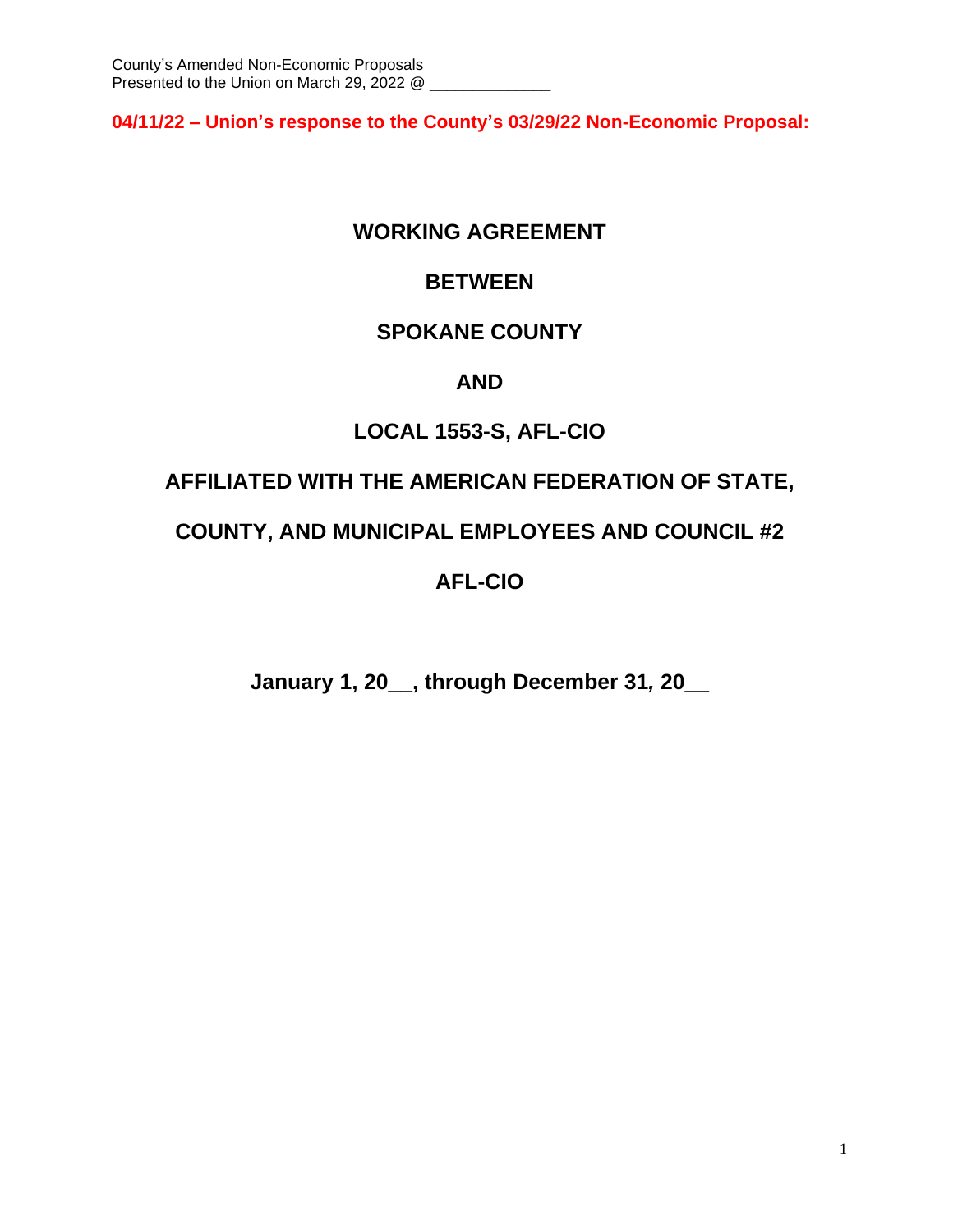## **ARTICLE 5 - UNION SECURITY**

- **5.1** All present employees in a Department covered by this Agreement who are members of the Union in good standing, as of the signing of this Agreement shall maintain their membership in the Union as a condition of employment.
- **5.2** All employees in a Department covered by this Agreement who are not members of the Union shall be required to join and maintain membership within thirty (30) days of the signing of this Agreement as a condition of employment.
- **5.3** All new employees in a Department covered by this Agreement hired after the execution date of this Agreement shall, as a condition of employment, become and remain members of the Union thirty (30) days after being employed.
- **5.1 Union Security**

**The Employer recognizes the Washington State Council of County and City Employees, AFSCME, Council 2 and its affiliated locals (hereinafter the Union) as the sole and exclusive bargaining representative in all matters concerning wages, hours, and other conditions of employment for all employees described in the recognition clause.**

**The Employer shall remain neutral when communicating with employees about Union membership and direct the employee to discuss Union membership with either the Local President or a Union Staff Representative.**

**For current Union members and those who choose to join the Union, the Employer shall deduct once each month all Union dues and fees uniformly levied and shall continue to do so for such time and on conditions set forth in the authorization for payroll deduction regardless of the employee's continued membership in the Union. The Employer shall transfer amounts deducted to Council 2. Authorizations for Payroll Deduction and Representation are valid whether executed in writing or electronically.** 

**Upon receipt of the employee's written authorization, the Employer will deduct from the employee's salary an amount equal to the dues required to be a member of the Union. The Employer will provide payments for the deductions to the Union at the Union's official headquarters each pay period.** 

**Forty-five (45) calendar days prior to any change in dues, the Union will provide the Human Resources Department and Payroll Department, the percentage and maximum dues to be deducted from the employee's salary.**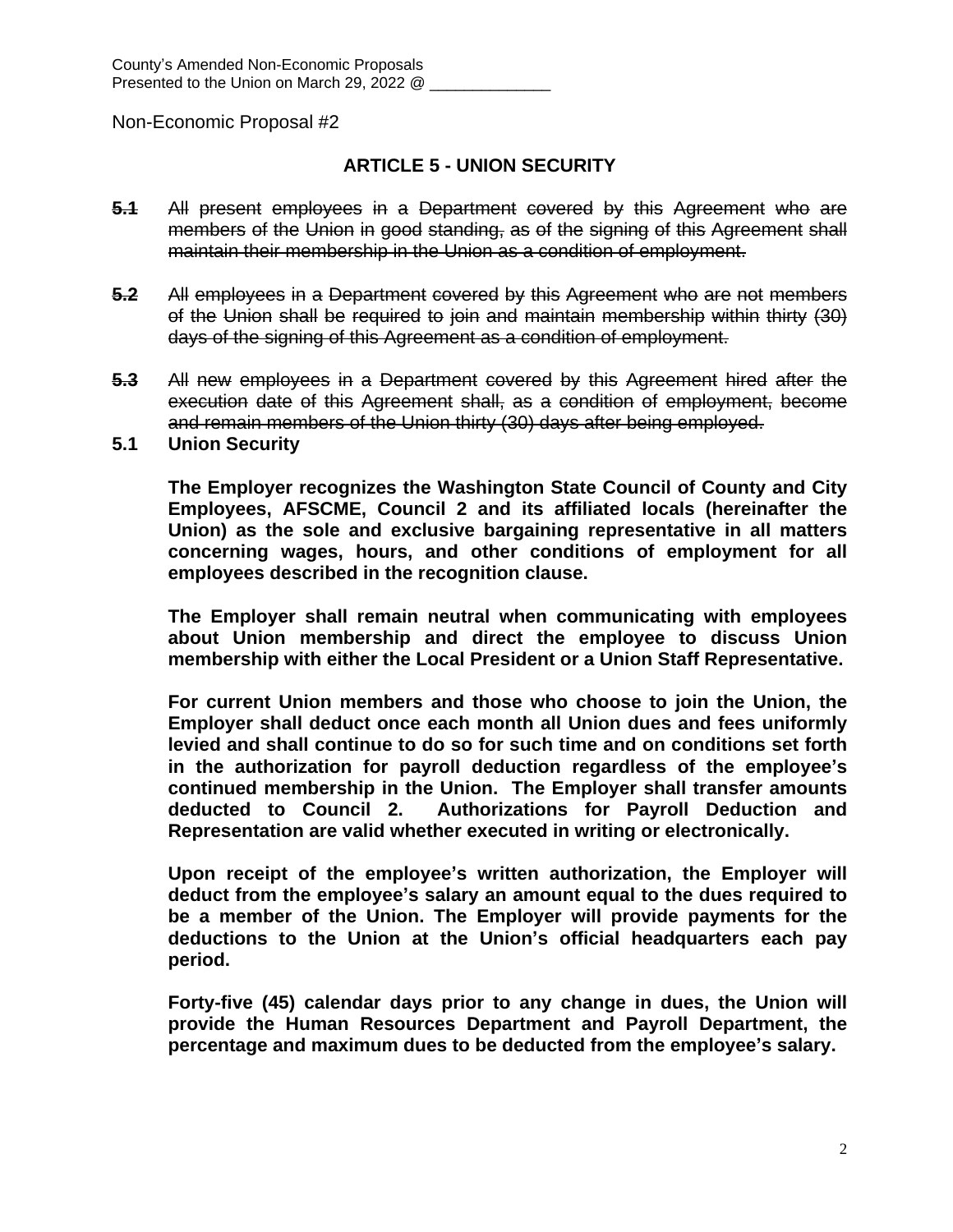**Either the Union or the Employer shall provide copies of the Authorization for Payroll Deduction and Representation forms to one another. The Employer shall provide an electronic copy via email of the written form to C2everett@council2.com within ten (10) calendar days of the employee executing the document. The Employer shall provide an electronic copy of the Authorization for Payroll Deduction and Representation card via email to** [C2everett@council2.com](mailto:C2everett@council2.com) **within ten (10) calendar days of the employee executing the document. The Union shall provide the Employer proof (written or electronic, or recorded voice authorization) a copy of the Authorization for Payroll Deduction and Representation card via email to** [AuditorPayroll@spokanecounty.org](mailto:AuditorPayroll@spokanecounty.org) **within ten (10) calendar days of the employee executing the document. The Employer shall provide to the Union monthly a complete list of all bargaining unit members that includes: Employee name, work address, home address, work phone, home phone, work email, birth date, hire date in current bargaining unit, job classification, department, hours worked and monthly base wage.**

**Union payroll authorization forms cards are valid whether paper or electronic and the Employer and the Union shall each maintain their copies of the Union's Authorization for Payroll Deduction and Representation cards forms in a secure locations that is are available to the Union for review by either party upon request.** 

**An employee may revoke his or her authorization for payroll deduction of payments to the Union by written notice to the Employer and the Union in accordance with the terms and conditions of their signed authorization card. If the Employer determines that it appears that the employee has revoked his or her authorization for payroll deduction in accordance with the terms and conditions of their signed authorization card, every effort will be made to end the deduction effective on the first payroll period following their revocation, and not later than the second payroll period. The Union has the right to challenge any employer action to revoke a dues deduction authorization by filing a grievance under the collective bargaining agreement grievance procedure.**

### **5.2 P.E.O.P.L.E Checkoff:**

**The Employer agrees to deduct from the wages of any Union member a P.E.O.P.L.E. (Public Employees Organized To Promote Legislative Equality) deduction as provided for in a written or electronically executed AFSCME (American Federation of State, County and Municipal Employees) authorization. An executed authorization may be revoked by the employee at any time by giving written notice to both the Employer and the Union (AFSCME). The Employer agrees to remit any deductions made pursuant to this provision promptly to the Union (AFSCME) together with an itemized statement showing the name of each employee from whose pay such**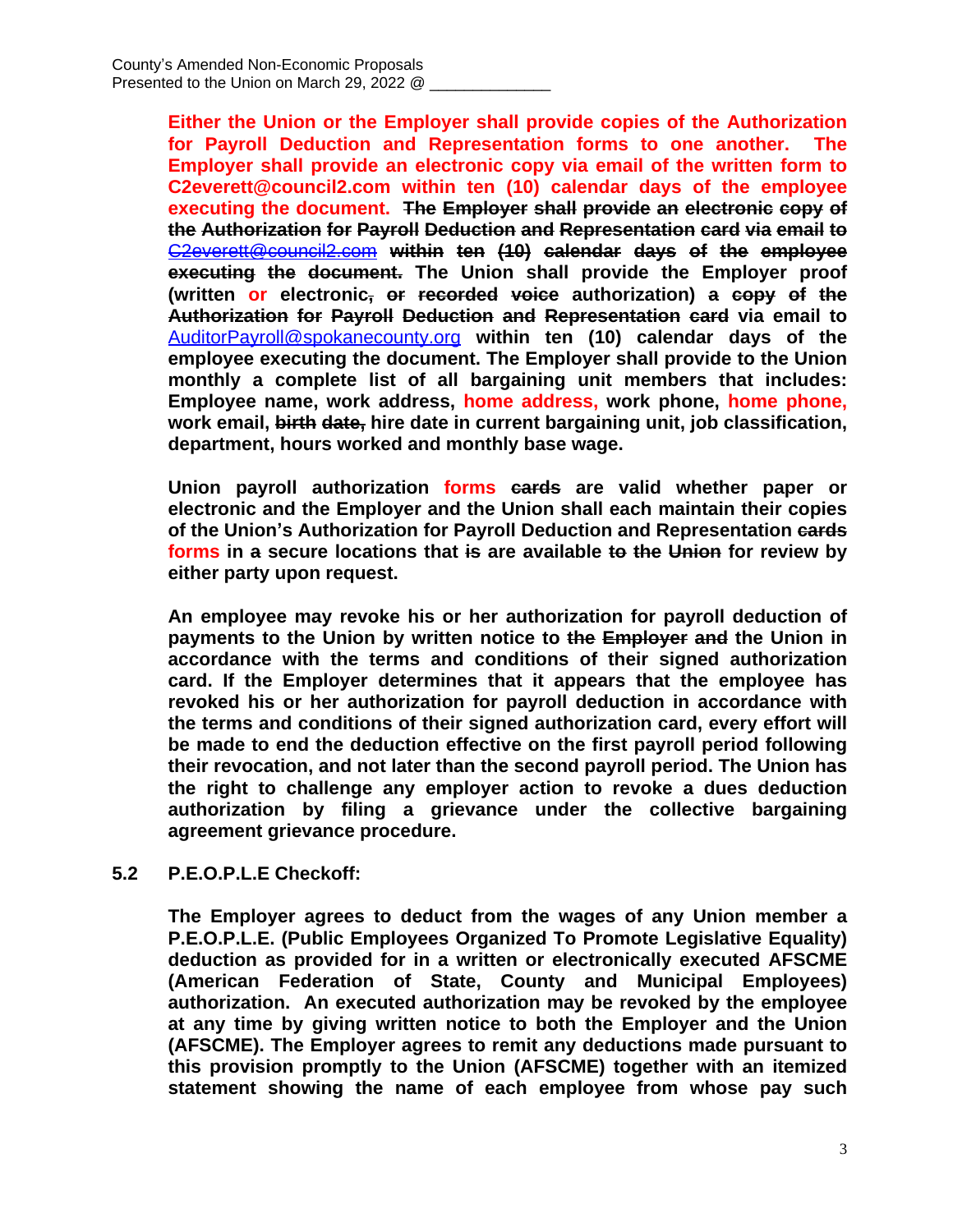**deductions have been made and the amount deducted during the period covered by the remittance. The Employer will transfer amounts deducted to the AFSCME P.E.O.P.L.E. program.**

**5.3 New Hire Orientation:**

**The Employer agrees to notify the Union Staff Representative in writing of any new positions and new employees. At least two (2) working days prior to the orientation of the new employee, the Employer shall provide an electronic format list with the names of the employees, job titles, local affiiation and department. Once per month, the Employer shall provide an electronic format list with the names of the employees, job title, local affiliation and Department. A Union official shall, at no loss of pay, be granted up to thirty minutes, unpaid, to meet with the new employee(s), if they so choose, at a time that is mutually agreeable between the Union and the Department. at the conclusion of the new hire orientation presentation, to provide each new employee a basic overview of the employees' rights and responsibilities regarding Union membership, dues authorization and Union insurance.**

**5.4 Union Indemnity:**

**The Union will indemnify, defend and hold the Employer harmless against any claims made and against any suit instituted against the Employer which may arise by reason of any action taken by the Employer to comply with the provisions of this Article, including reimbursement for any legal fees or expenses incurred in connection with such action. The Employer will promptly notify the Union in writing of any claim, demand, suit or other form of liability asserted against it relating to its implementation of this article.**

- **5.5** Each employee shall be protected by RCW 41.56.122 (1).
- **5.6** The Employer shall deduct any Union membership initiation fees, and, once each month, dues from the pay of those employees who individually authorize in writing that such deductions be made. The amounts to be deducted shall be certified to the County Auditor by the Treasurer of the Union, and the aggregate deductions of all employees shall be remitted, together with an itemized statement to the Washington State Council of County and City Employees, and a copy sent to the Local Treasurer, after such deductions have been made.

### **5.7 Definitions:**

5.6.1 Regular Employee: An employee who has successfully completed their **new hire** probationary period. The term of the probationary period is twelve (12) months. **This period may be extended to account for any leave of absence, paid or unpaid, that the employee may take. Should an**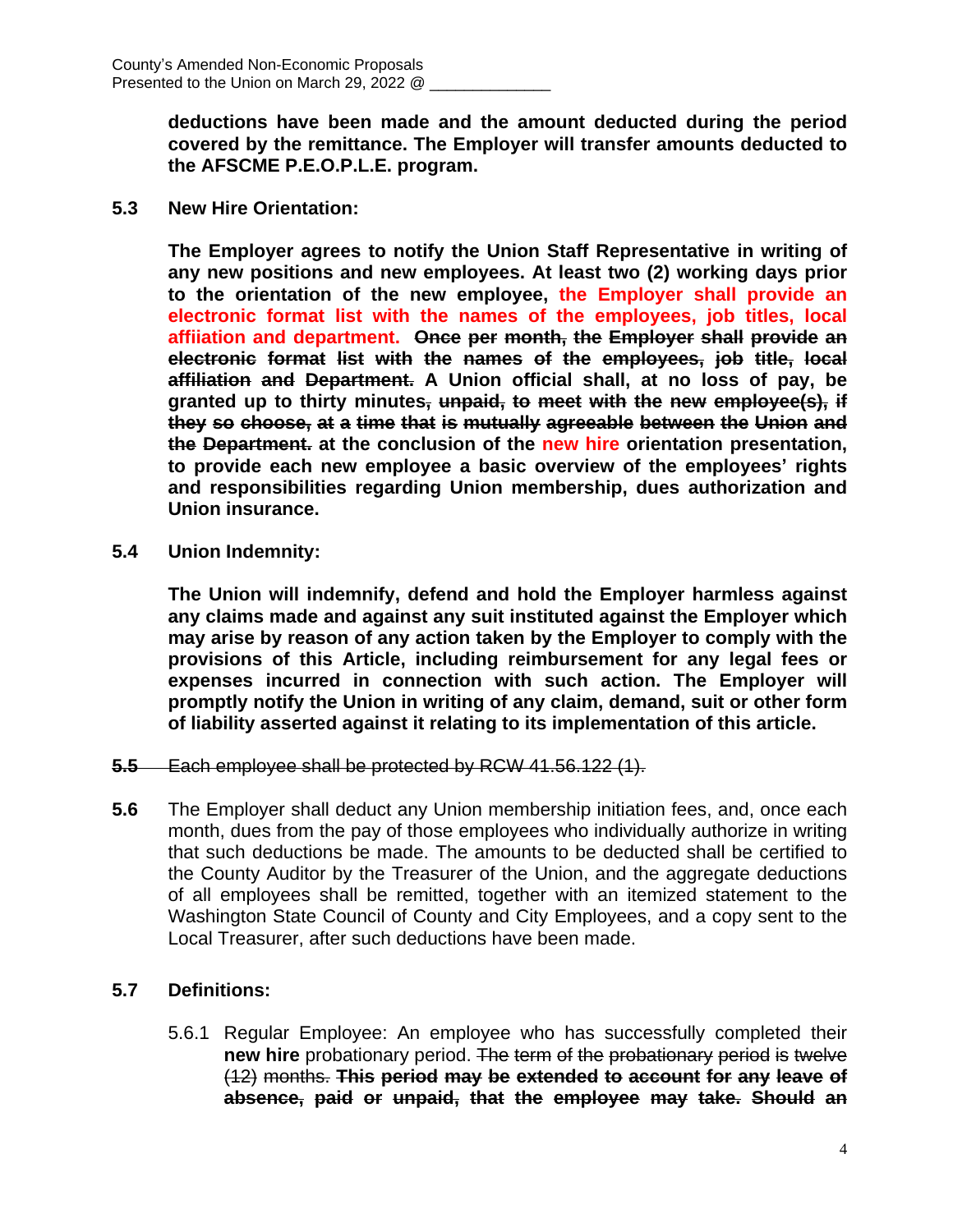**employee promote during their probationary period, their probation period will not be extended unless by mutual agreement between the Union the Elected Official/Director or their designee. The employee shall forfeit all rights to bump back to any position(s) held prior to their promotion.**

- 5.6.2 Full Time Employee: A regular employee who regularly works a minimum of 37.5**0**/40 hours per week on a continuing basis.
- 5.6.3 Part Time Employee: A regular employee who works less than a 37.5/40 and more than 18.75/20 hours per week on a continuing basis and receives benefits on a true pro-rated basis.
- 5.6.3 Percentage/Job Share Employee: A regular employee who **works less than 37.50 hours on a continuing basis.** is not a Full-Time Employee but works on a percentage basis so benefits are pro-rated (i.e. 50%, 75%, 90%) based on the percentage of time the employee is regularly scheduled to work.
- 5.6.4 **Probationary Period:**
	- 5.6.4.1 **New Hire Probation Period shall be a period of twelve (12) months following their hire date. This period may be extended to account for any unpaid leave of absence taken by the employee during this time period.**
	- 5.6.4.2 **Promotional Probation Period shall be a period of six (6) months following the effective date of their promotion. This period may be extended to account for any unpaid leave of absence taken by the employee during this time period.**
	- 5.6.4.3 **Should an employee promote during their new hire probationary period, they shall remain on probation for the remainder of their new hire probationary period or six (6) months, whichever is longer.**
	- 5.6.4.4 **Employees who promote during their new hire probation period shall not be eligible to revert back to their former position, unless mutually agreed to by their former Elected Official/Department Head or designee.**
	- **5.6.4.5 During such period an employee may be transferred, laid off or terminated at the discretion of the Employer.**

**\*\*03/15/2022 – TA 5.6.1-5.6.4**

**5.7** The Human Resource Department, once each month, will provide electronically to the WSCCCE (Spokane Office) a bargaining unit report which contains the following member information: Employee's full name, home mailing address, home telephone number, work telephone number (if applicable), work email address (if applicable), job code number, job classification title, salary range and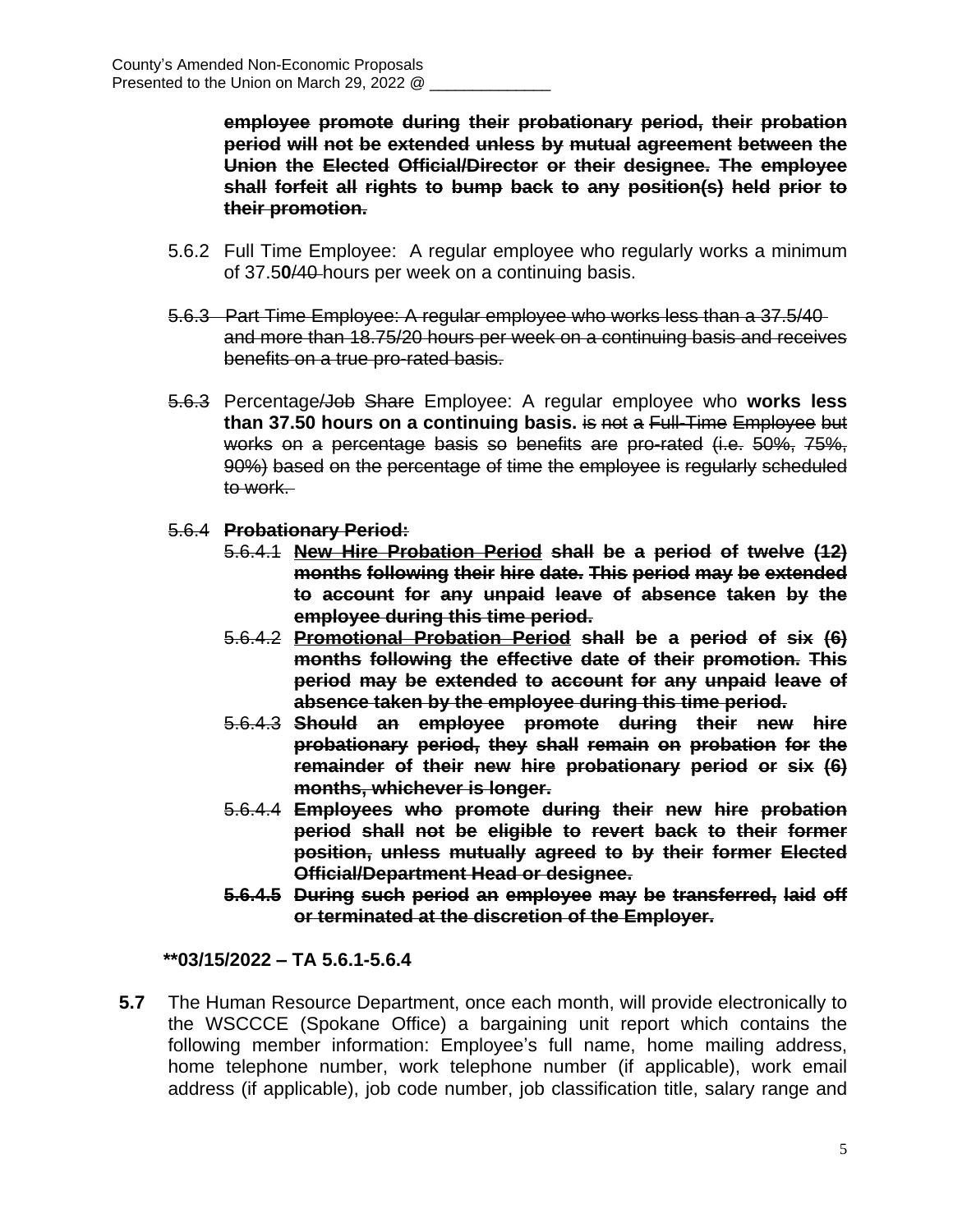step, denote 37.50 or 40 hours per week, employees hourly and monthly compensation, County's date of hire, and the date this employee actually transferred into the Local.

**04/11/22 – Union proposes the following edits as outlined above to 5.1 – 5.7.**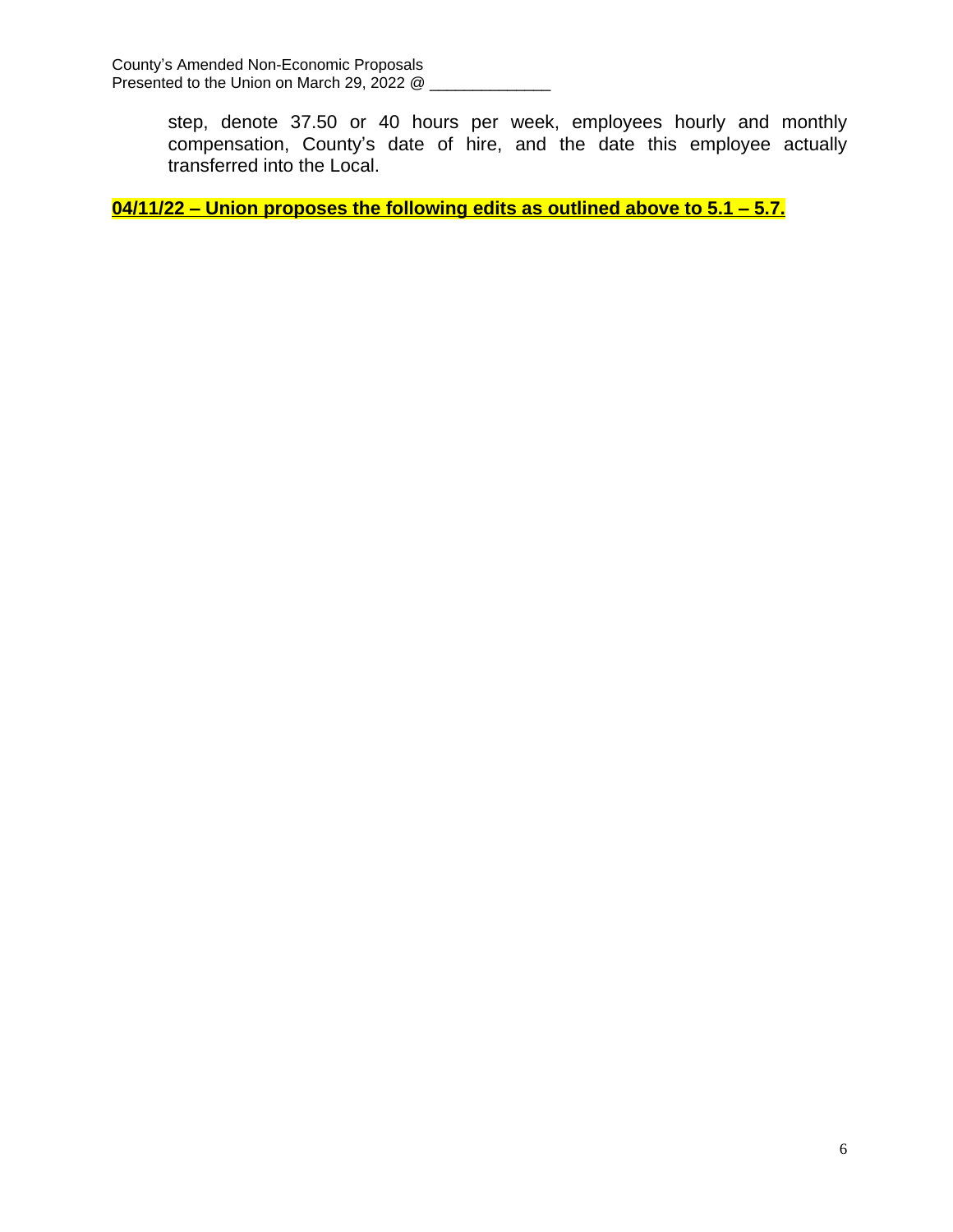## **ARTICLE 9 – PAID TIME OFF (PTO)**

**04/11/22 – Union responded to the County's Economic – Article 9 – PTO – Proposal #2. Please see our reponses for this Non-Economic proposal.**

#### **9.8 Other Benefits/Programs:**

- 9.8.1 Employees on the PTO plan are not eligible to receive or donate time to Shared Leave.
- 9.8.2 Short Term Disability (STD) **and Long Term Disability (LTD)**:
	- a. **Employees will be eligible for STD & LTD benefits in accordance with the County's policy.** Employees must use all of the PTO/CAT balances prior to receiving STD.
	- b. Only employees on PTO are eligible for the STD plan,
	- c. STD has a benefit waiting period of 60 calendar days from the date of the disability. STD benefits end with Long Term Disability (LTD) begins.
	- d. STD will pay sixty percent (60%) of an employee's basic monthly gross earnings in effect at the time they become disabled, and provide a monthly STD income payment. Payroll related taxes and other benefit contributions (i.e. medical, dental, life insurance, retirement) are not deducted from the monthly STD income by the IRD. (Consult your tax advisor)
	- e. For complete STD plan information and requirements, contact Human Resources.
- 9.8.3 Long term Disability (LTD):
	- a. Employees must use all of the PTO/CAT account balances prior to receiving LTD.
	- b. Only employees on PTO are eligible for the LTD plan.
	- c. LTD has a benefit waiting period of 180 calendar days from the date of disability.
	- d. LTD will pay sixty percent (60%) of an employee's basic monthly gross earning in effect at the time they became disabled, and provide a monthly-LTD income payment. Payroll related taxes and other benefit contributions (i.e. medical, dental, life insurance, retirement) are not deducted from the monthly LTD income payment; however, such payments may be considered taxable income by the IRS. (Consult your tax advisor)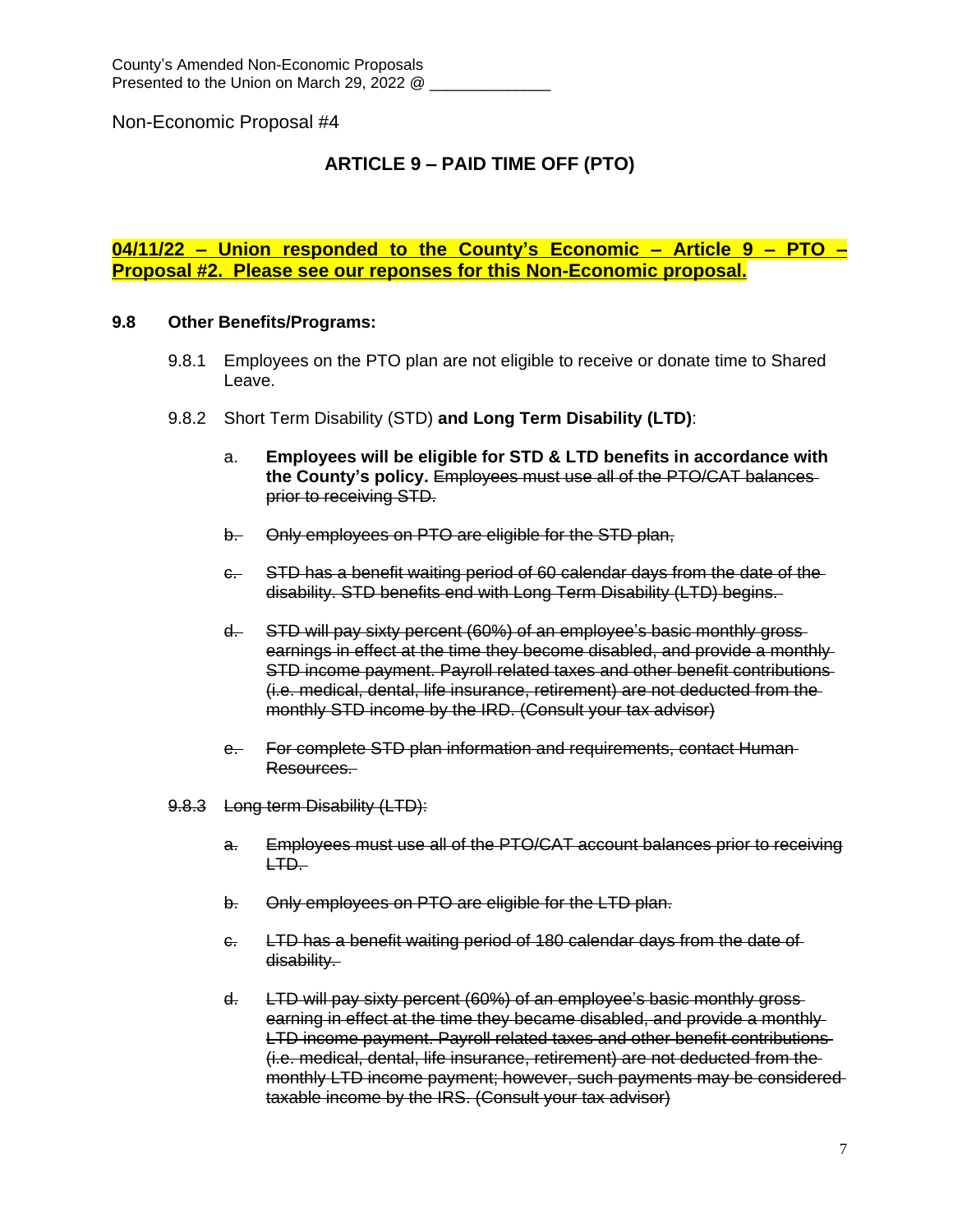- e. For complete LTD plan information and requirements, contact Human Resources.
- 9.8.4 Labor and Industries (L&I) Leaves:
	- a. Employees will have the option of using CAT, PTO or leave without pay for approved L & I leaves.
	- b. Employees must first use CAT time if it is available. PTO and CAT hours are eligible for buy back in accordance with workman's Comp statutes and County Policy. If no CAT hours are available, PTO time or leave without pay may be used.
	- c. Employees must authorize in writing their desire to use PTO time as a buyback option versus straight time-loss option.
	- d. Monthly income payment is determined by L & I. Contact Risk Management Department for information and requirements.
- 9.8.5 Family Medical Leave Act (FMLA):
	- a. Employees who have an illness or injury requiring them to be absent for three (3) working days or longer per condition, should contact Human Resources to discuss FMLA or other benefits/conditions (including CAT account) that may apply as a result of their time off. Spokane County Risk Management and/or HR may require a release to return to work for employee medical absences.

#### **9.9 Conversion from Current Plan to PTO:**

- a. Conversion will occur as negotiated and adopted by the Board of County Commissioners.
- b. Vacation hours will be converted hour for hour.
- c. **Effective the first of the month following the employee's promotion, s**ick leave from an employee's current balance will be credited up to sixty (60) hours (for **37.50 hour employees** seven and one-half (7.5) hour shift)/ sixty-four (64) hours (for **40 hour employees** eight (8) hour shift) in the PTO bank. Remaining sick leave hours will be placed in a catastrophic (CAT) account. **\*\*TA – 03/15/2022**
- d. If the combination of vacation, personal days and sixty (60)/sixty-four (64) hours of sick leave exceeds the PTO rollover cap, excess PTO will be cashed out down to the cap.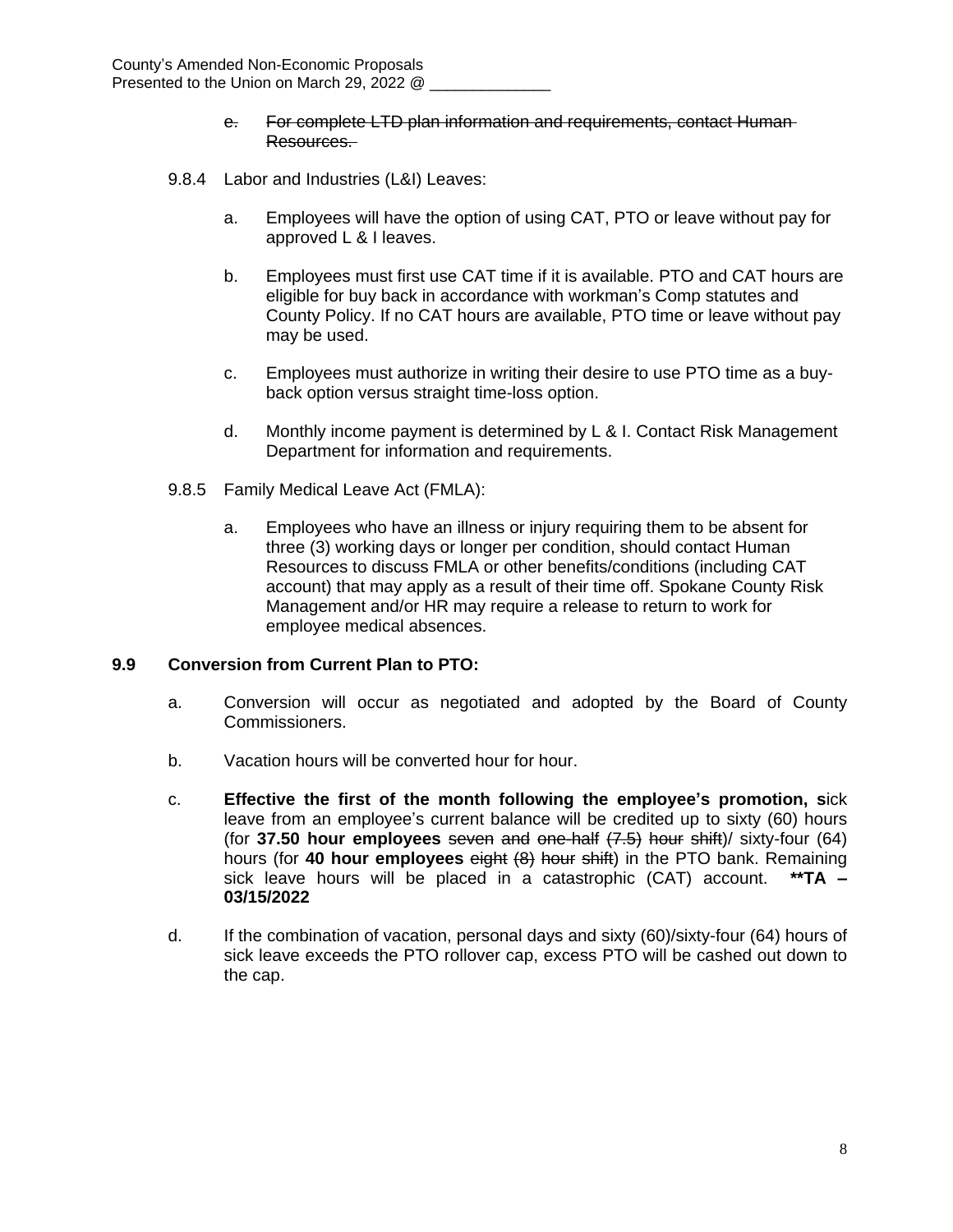## **ARTICLE 12 - HOURS OF WORK**

All items contained in this Article shall apply unless specifically addressed in individual supplements.

## **12.1 Regular Hours:**

- 12.1.1 The regular hours of work each day shall be consecutive except for interruptions for lunch periods.
- 12.1.2 All employees' work schedules shall provide for a fifteen (15) minute rest period during each half shift.
- 12.1.3 The normal work week shall consist of **no more than** five (5) consecutive days followed by **no less than** two (2) days of rest**, unless by mutual consent between the employee and the employee's Elected Official/Department Head or designee.** Seven and one-half (7-1/2) or eight (8) consecutive hours of work, except for interruptions for lunch periods, shall constitute a workday. \*\***TA – 03/15/2022**
	- 12.1.3.1 Shifts shall be bid on the basis of seniority and may not be changed during the markup except by mutual agreement by the Union and the County. Employees may voluntarily trade shifts with the approval of Management.
	- 12.1.3.2 Supervisors may be reassigned from their bid shift and/or days off for a maximum of thirty (30) calendar days. Such reassignment shall be for training or special projects and may include changes in shifts for familiarization. Supervisors will be given a thirty (30) calendar day notice of a change of shift or days off except in emergencies.

Management will **may** consider the employees' non-work obligations such as school, health care, day care and civic duties before reassigning them.

12.1.3.3 Juvenile Detention Shift Supervisors work shifts shall be bid every four (4) month for markups beginning in January, May and September beginning the first Monday **(Work Week A)** of the month. Employees whose work shift is extended or reduced due to daylight savings time shall be paid for the actual hours worked. In the case of an hour reduction the employee will be allowed to add another hour to that shift to match the number of hours scheduled. **\*\*TA – 03/15/2022**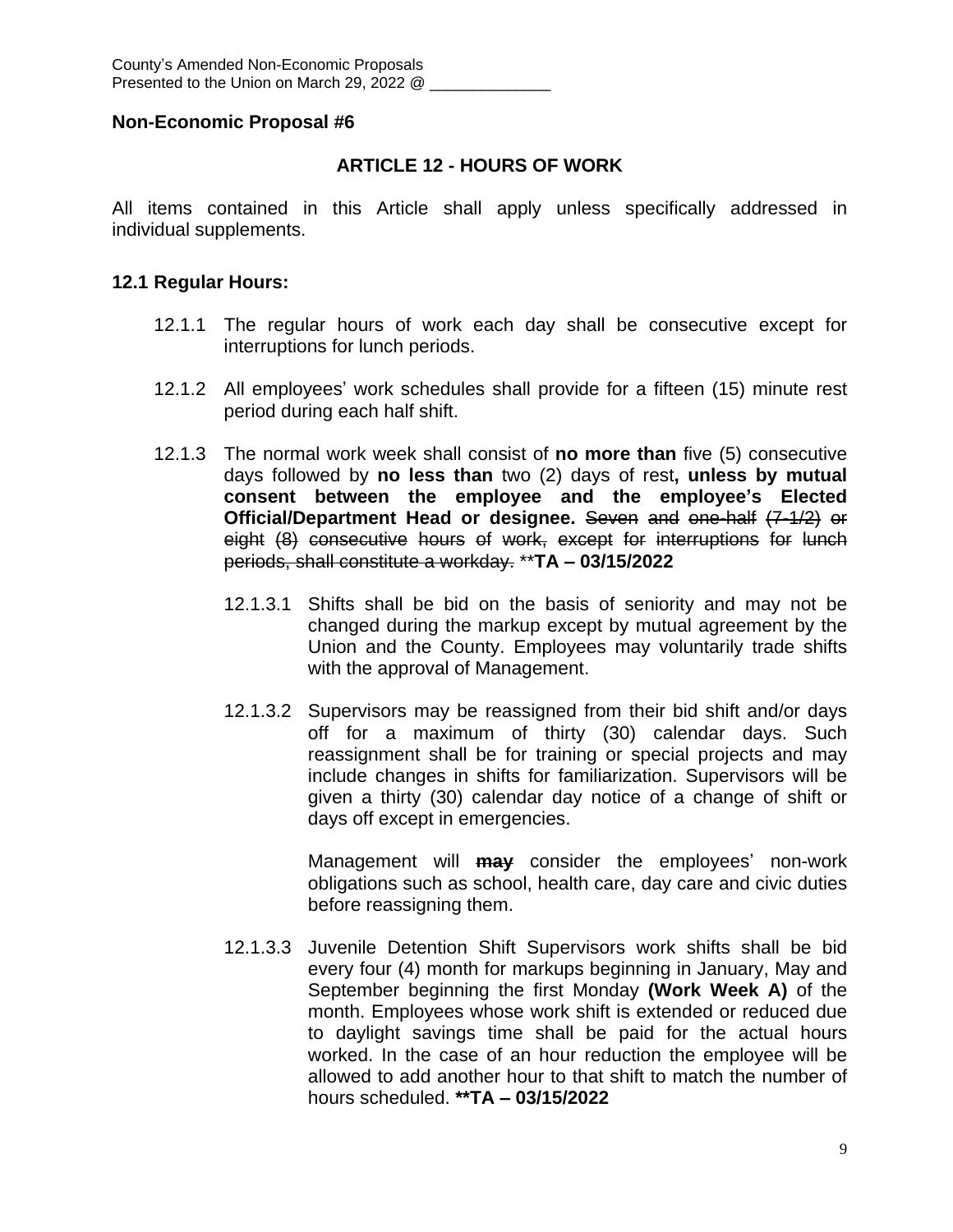12.1.3.4 All employees shall be scheduled to work on a regular work shift, and each shift shall have regular starting and quitting times. Work schedules showing alternative shifts, workdays and hours shall be posted on all Department bulletin boards. Except for emergency situations, work schedules will not be changed without giving the Union and the employee ten (10) working days advance notice. When the Employer has a need to change work schedules within the Department, the Department shall notify the Union to negotiate the effects of the proposed schedule change. **Alternative work hours and/or work shifts other than the following 5/37.50, 5/40, a 7-day 37.50/40 hour flexible work week, 9/75, 9/80 or 4/10, the Department shall notify the bargaining unit of these alternative work schedules and negotiate the effects of the proposed change.** 

### **04/11/22 – Union proposes the above edits in red to 12.1.3.4.**

12.1.4 Working through a rest or meal beak must be authorized by a supervisor in writing.

#### **12.2 Alternative Work Hours or Shifts:**

- 12.2.1 The Employer may establish a work week other than five (5) seven and one-half (7-1/2) or eight (8) hour days or shift work within a Department. The Department shall notify the bargaining unit to negotiate the effects of the changes.
- **12.2.2. Alternative work hours and/or work shifts other than the following 5/37.50, 5/40, a 7-day 37.50/40 hour flexible work week, 9/75, 9/80 or 4/10, the Department shall notify the bargaining unit of these alternative work schedules and negotiate the effects of the proposed changes.**
- **12.2.3 Employees on alternative work schedules whose regular work day differs from the regular 7.50 or 8.00 hours a day work schedule, shall have their holidays paid for as the number of hours in their actual scheduled work day.**
- 12.2.2 Alternative work hours or shifts other than five (5) seven and one-half or eight (8) hour days will be negotiated with the effected Department/bargaining unit.
- 12.2.3 Alternative work schedules agreed upon by both parties will allow different start times and workdays but will not create overtime for regularly scheduled hours.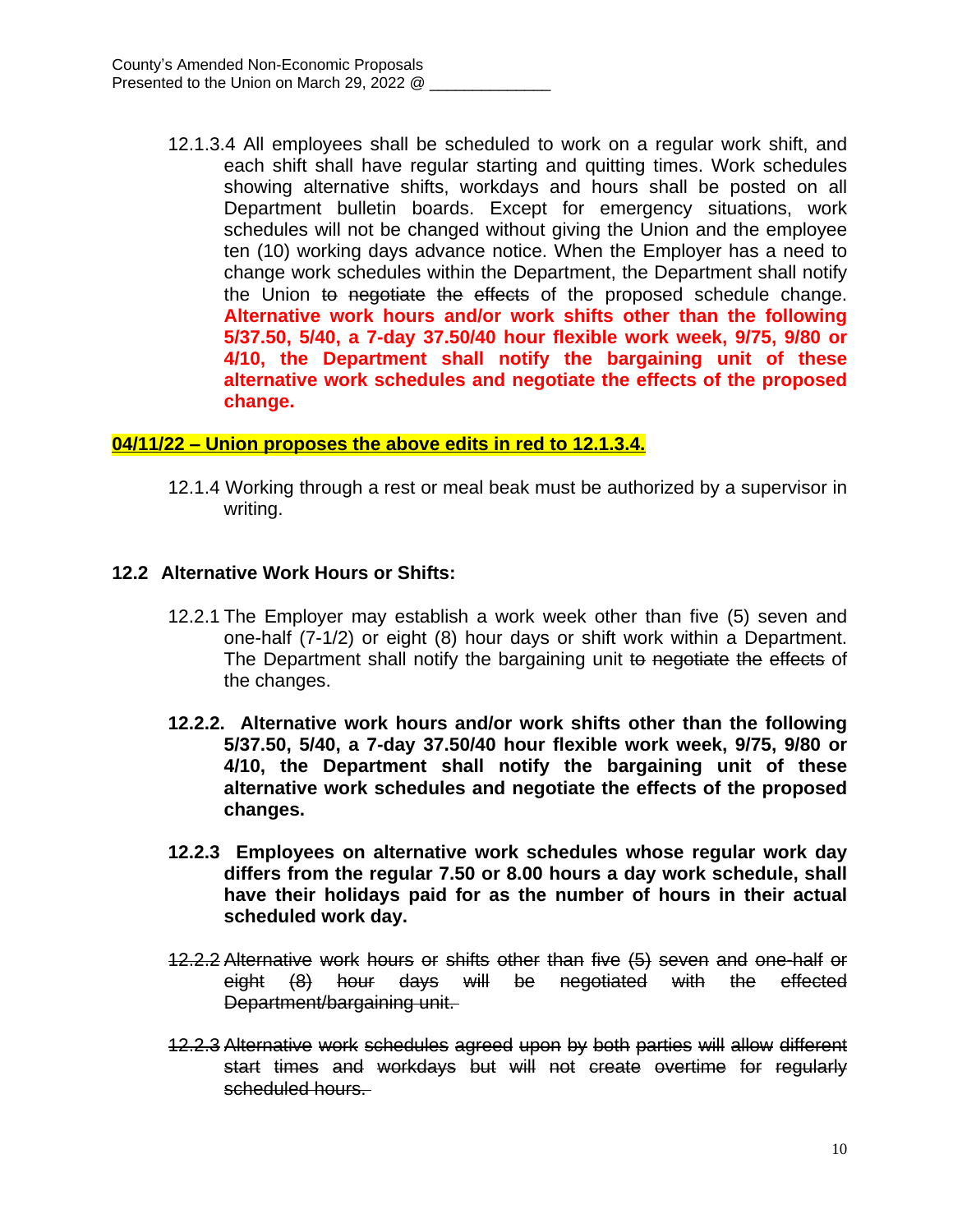12.2.4 Effective April 1, 2018, employees on alternative work schedules whose regular work day differs from the seven and one half (7.50) or eight (8) hour day shall have their holidays paid for as the number of hours in their actual scheduled work day.

**04/11/22 – Union proposed edits on 03/29/22 to 12.2.2 and 12.2.3 which we mutually agreed to TA as outlined above on 03/29/22.**

### **12.3 Paid Leave**:

All paid leave shall be considered as hours worked **but only holiday pay will not count toward overtime eligibility. No other paid leave will count toward overtime eligibility.**

**04/11/22 – Union rejects the County's 12.3 proposal.**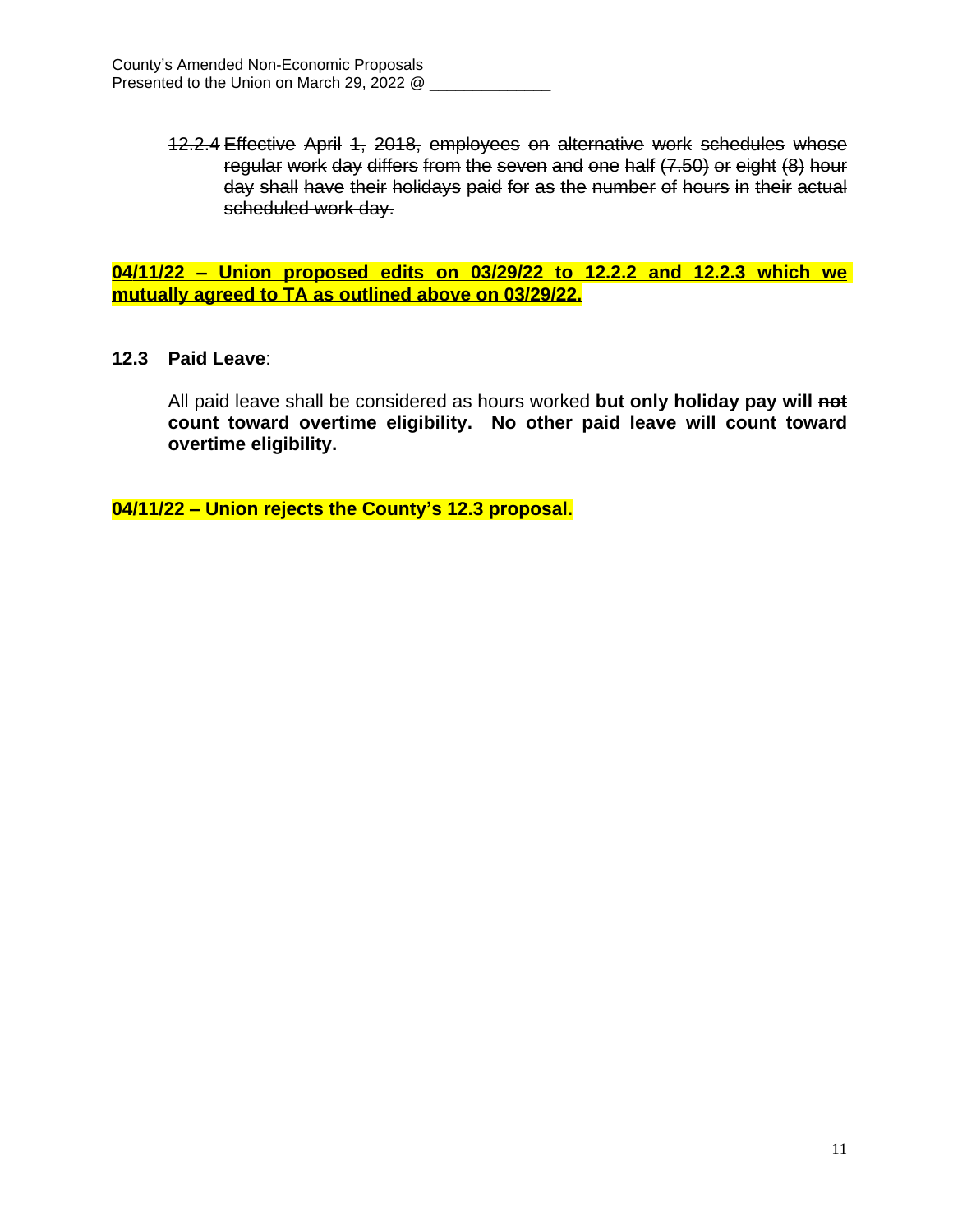## **ARTICLE 13 - LEAVES OF ABSENCE**

#### **13.3 Compensation for Absences Due to Widespread Emergency:**

- 13.3.1 If County offices have not been closed and individual employees are unable to report to work, or are permitted to leave early, such absences are to be charged to personal holiday time, accrued vacation or accrued comptime. If such accrued leave time is not available to that employee, such absence will be without pay.
- 13.3.2 Employees who are late arriving to work due to the current weather/road/emergency conditions may charge the time to accrued leave, take the time without pay, or make up the time **in their defined work week** at a maximum of seven and one-half  $(7\frac{1}{2})$  or eight  $(8)$  hours within two  $(2)$ weeks. **\*\*TA – 03/15/2022**
- 13.3.3 In the event the Board, after consultation with the Sheriff, determines to close County operations and directs employees to go home, all but essential personnel shall be released**. If employees are eligible and have the capability to work from home, are expected to continue working from home for the duration of the closure. Employees who are unable to perform their job-related duties from home may elect to go unpaid or use accrued time for the time missed due to the closure**, and they shall be paid for the time off the job. Such pay shall not be charged to accrued leave time. **Employees may elect to go unpaid or use any accrual to cover any missed hours due to the County operations being shutdown. The County may or may not pay employees for the emergency closure time.**

**Should the County opt to close operations and send all non-essential employees home without pay, these non-essential employees will have the option to use accrued PTO or Comp time, to take the time without pay or make up the time within their defined work week to cover any hours missed due to the County's emergency "unpaid" shutdown decision.**

**Please note: If the County should opt to pay non-essential employees for the emergency closure, essential personnel will be paid at time and one half for all hours worked during the emergency closure -and-Local 1553-S employees scheduled off on that particular emergency closure day and all essential employees required to work will be given alternative hours off (earned at straight time) to be used within 120 calendar days. . given alternative time off to be used within 60**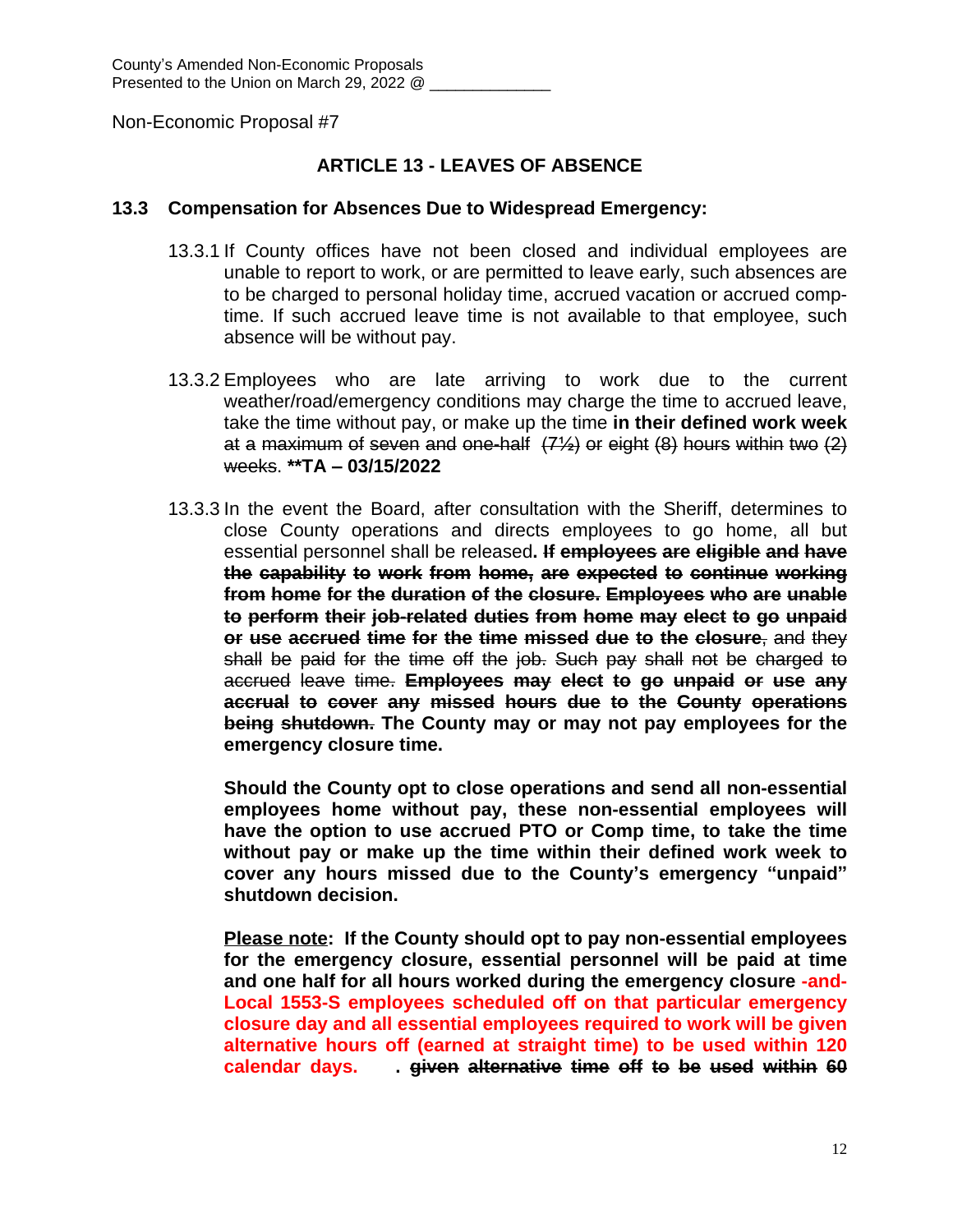**calendar days in lieu of the emergency County closure pay received by non-essential employees.**

**04/11/22 – Union proposes the above edits in red to 13.3.3.**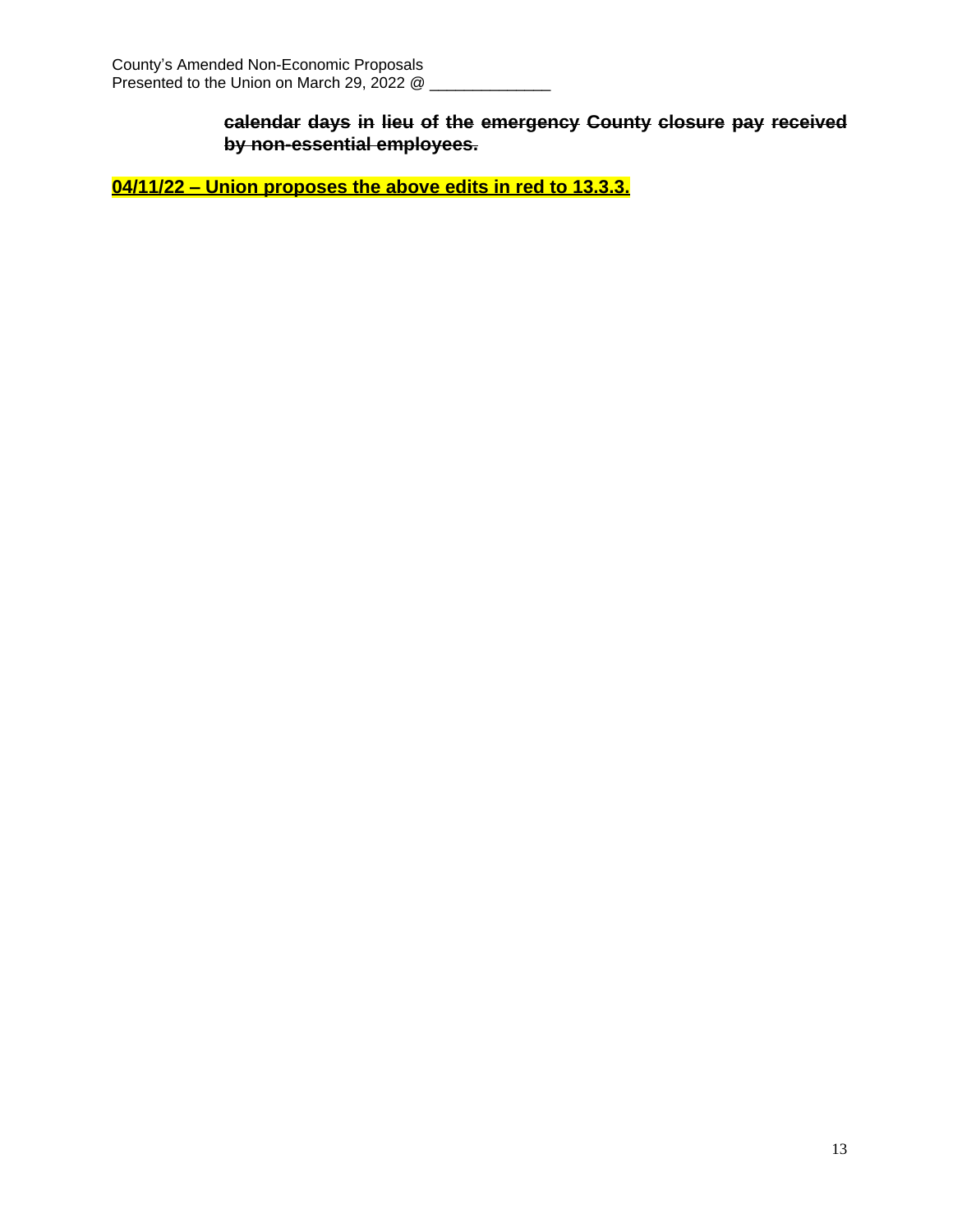## **ARTICLE 14 – CLASSIFICATION/RECLASSIFICATION**

#### **14.1 Positions and Classification Specifications:**

- 14.1.1 Position: Single job. A specific aggregate of duties and responsibilities assigned by department management to be performed by one employee within the Department.
- 14.1.2 Classification: One or more positions that are sufficiently alike with respect to duties and responsibilities to warrant using the same title, qualification requirements, descriptions/class specifications, job code number and pay grade as listed in Appendix 1. Different positions within a classification may use different selection factors and recruitment processes.
- 14.1.3 The County agrees to update the classification specifications when requested by a department in a timely manner and provide written notice to the applicable local union. **If the County creates a new classification or makes updates to a classification specification, the County will provide the Union fourteen (14) fifteen (15) working days notice prior to the implementation of the new or revised specification.** The Union will have 20 working **fourteen (14) fifteen (15) working** days from receipt of the notice **and copy of the new or revised classification** to negotiate **discuss negotiate** the impact of changes to the existing classification **and/or employee(s)**. The parties may extend the time frames by mutual agreement.

### **04/11/22 – Union proposes the above edit in red to 14.1.3.**

- **14.2 Reclassifications:** Employees shall have the right to request re-evaluation utilizing the following procedures. In any case, an employee cannot be reclassified if they do not meet the minimum requirements of a position to which they are requesting reclassification to.
	- 14.2.1 Requests for reclassification may be the result of either a nine (9) month or greater assignment working out of class, or a significant change in duties and responsibilities. All requests shall be submitted on a Job Analysis Request form. An employee or the employer may file a request.
	- 14.2.2 Positions submitted for reclassification consideration, related to a nine (9) month out-of-class assignment must have the Elected Official, Department Head or designee's signature concurring with the request for reclassification consideration. The Elected Official, Department Head or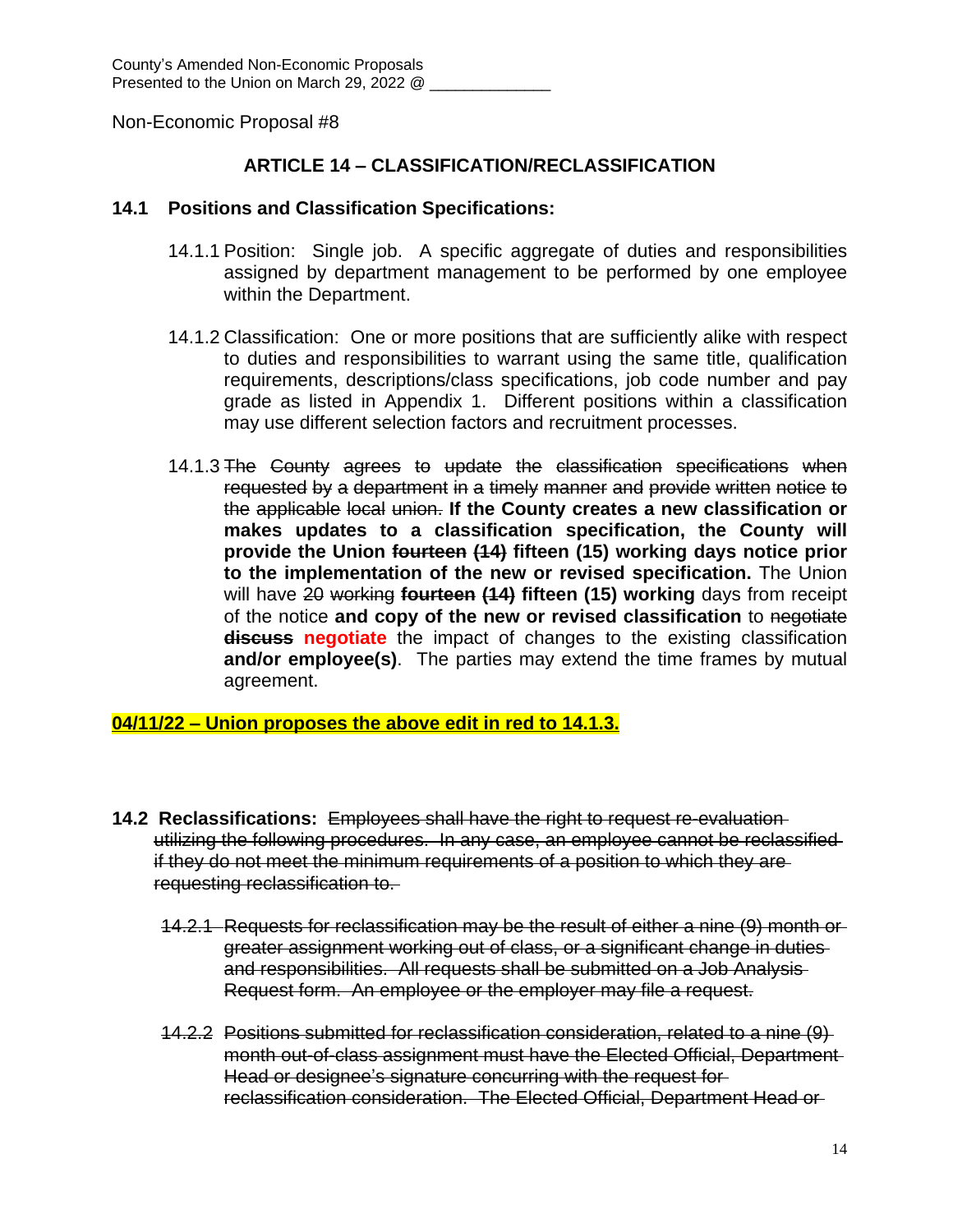designee shall have 10 working days to respond in writing to the request and/or forward request to Human Resources.

- 14.2.3 Regarding positions submitted for reclassification consideration due to a significant change in job duties, the employee or department must detail those duties that are contained within a different class specification or are not contained within the employee's current class specification. Additionally, the requester must specifically detail how long they have been performing the duties for more than 50% of their work time as well as how long that type of assignment is expected to continue. Such requests must also have the Elected Official, Department Head or designee's signature concurring with the request for reclassification consideration. The local union shall be forwarded a copy of the request. The Elected Official, Department Head or designee shall have ten (10) working days to respond in writing to the request and or forward the request to Human Resources.
- 14.2.4 If there is no concurring signature from the Elected Official, Department Head or designee in either case described in 14.3.6.2 or 14.3.6.3 above, the employee must discontinue performing the out of class duties that formed the basis for the request. Additionally the Elected Official, Department Head or designee must assure there is no assignment of out of class duties.
- 14.2.5 If the employee and Elected Official, Department Head or designee agree on the body of work and the work continues to be assigned but there is disagreement on the proper classification the reclassification request may be submitted to step 2 of the grievance procedure.
- 14.2.6 If agreed to and approved, and the employee has been receiving out of class pay, the effective date of the reclassification shall be the tenth (10th) working day after the request was submitted by the employee to the Elected Official, Department Head or designee.
- 14.2.7 If there is disagreement between the employee and the Elected Official, Department Head or designee regarding the content of the information on the Job Analysis Request, the reason for the disagreement will be discussed with the employee and the Union. The employee and Union will have ten (10) working days to address and revise the area(s) of disagreement. If the revised request is received by the end of the ten (10) working days, and if agreed to and approved, the effective date of the reclassification shall be the tenth (10th) working day after the request was initially submitted by the employee to the Elected Official, Department Head or designee.
- 14.2.8 If a revised request is not received by the end of the ten (10) working days, the effective date of the reclassification shall be the tenth (10th) working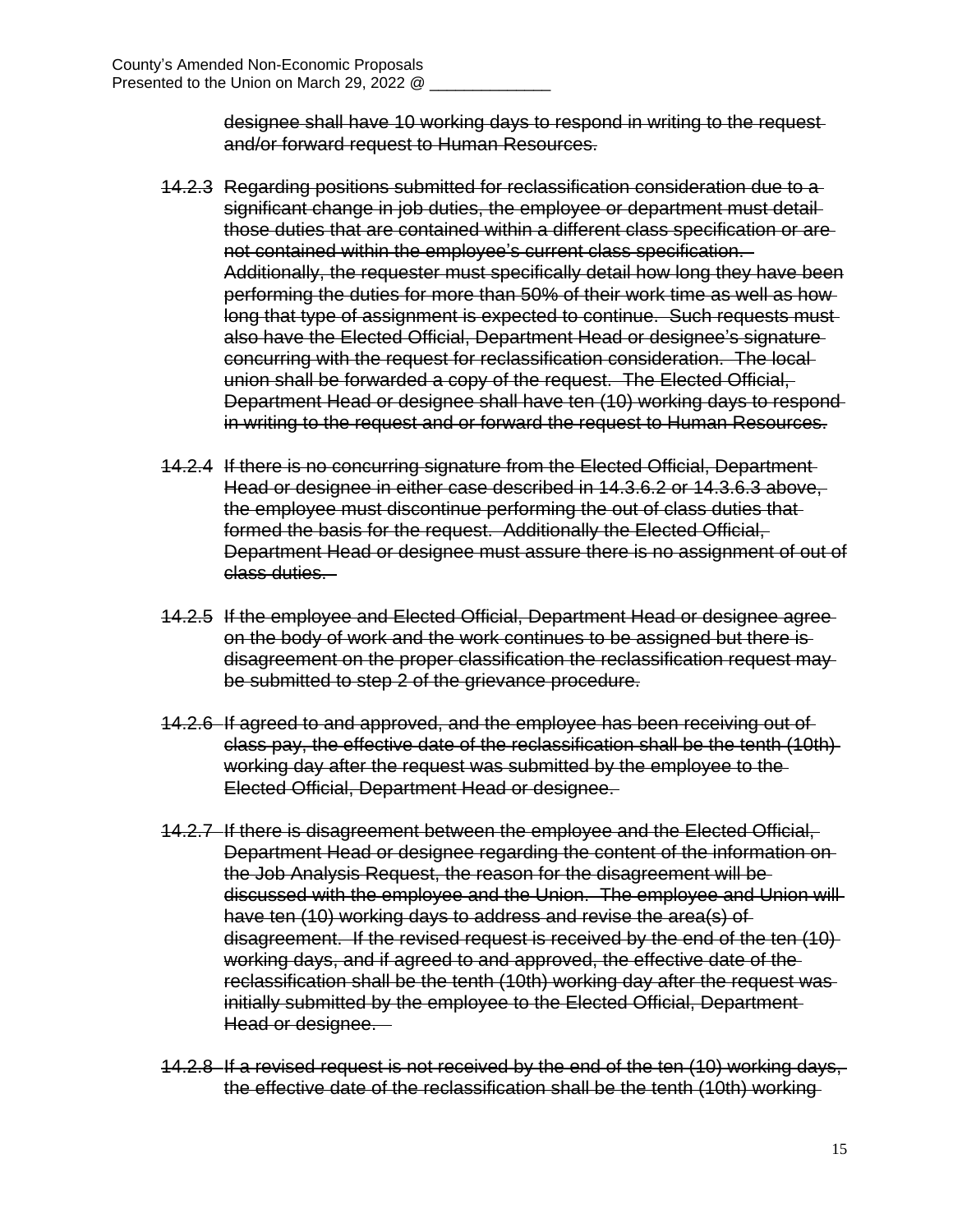day after any subsequent submissions have been agreed to and approved by the Elected Official, Department Head or designee.

- 14.2.9 Once Human Resources has received the reclassification request, they will respond within thirty (30) working days as to their determination of reclassification. The parties may mutually agree to extend the thirty (30) working days.
- 14.2.10If there is no concurring signature from the Elected Official, Department Head, designee or Human Resources after attempts are made to resolve the disagreements, the employee may submit the reclassification request to step 2 of the grievance procedure.
- 14.2.11No employee shall be allowed to request reclassification consideration if it has been less than one year from the date of the last reclassification determination.
- 14.2.12Reclassified positions with no incumbent shall be posted in accordance with specific labor agreements or supplemental agreements if applicable.

## **04/11/22 – Union rejects the County's 14.2 proposal to totally eliminate the reclassification process. This process is still needed, especially for Civil Service job classifications.**

### **14.3 Wage/Range Adjustments for Existing Classifications:**

In the event there is a recruitment or retention problem indicating the relative market value of the classification may need reviewing, the Department*,* or Human Resources may request a job analysis and/or salary survey be conducted to determine the appropriateness of the salary even when there is no significant change in duties and responsibilities or there is no nine month out of class assignment. In the event the results of that study indicate the salary needs adjusting, the parties agree to negotiate the salary and the impact of the adjustment on the affected employees. **In the event the County conducts a job analysis and/or wage study during the term of this agreement that causes a Local 1553-S covered classification's wage range to change, the County will share the analysis and/or wage study data and notify the Union twenty-one (21) fifteen (15) working days prior to implementation. During this time period, the Union must request to bargain the impacts of the change. The parties may extend the time frames by mutual agreement.**

**04/11/22 – Union proposes the above edits in red to 14.3.**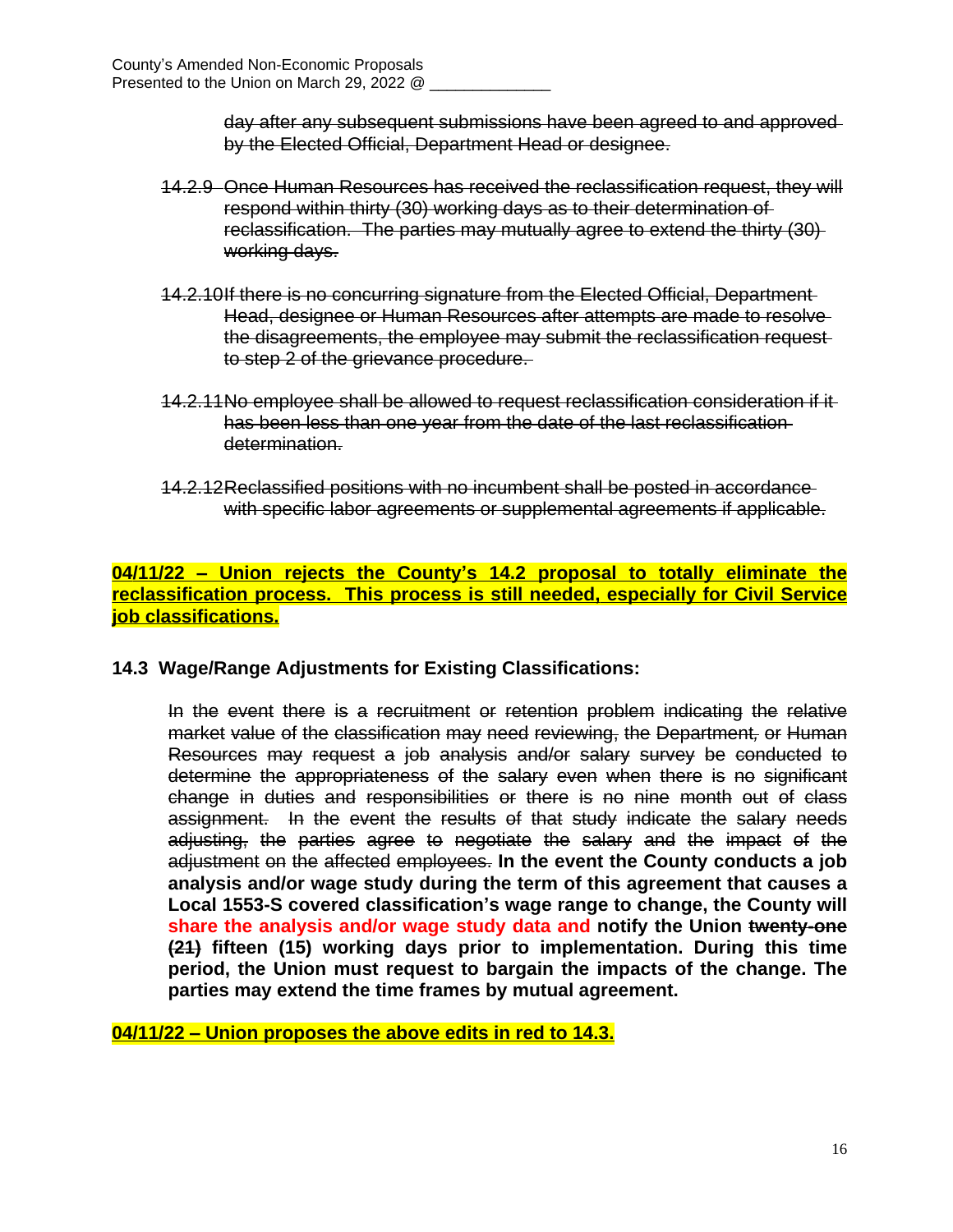### **14.4 Administration of Rates of Pay:**

Administration of rates of pay shall be as follows:

- No employee shall be paid at a rate of pay less than the minimum nor more than the maximum salary range established for his/her job classification as set forth in the pay plan.
- All pay rates in the pay plan are based upon full time employment at the normal working hours for the position.

**- 04/11/22 – Union rejects the County's proposal to eliminate 14.4. Overall we believe this language is need in the Contract.**

#### **14.5 Calculating Hourly Wage:**

-

- 14.5.1 For the purposes of calculating the hourly rate of pay for employees who are paid on the basis of a monthly salary, hourly wages shall be determined by the following formula: Annual Salary divided by weekly hours worked divided by 52 weeks = Standard Hourly Rate.
- 14.5.2 The above formula is used to calculate the Standard Hourly Rate for determining overtime pay, sick leave payout, and vacation leave payout.
- 14.5.2 The above formula is used to calculate the Standard Hourly Rate for determining overtime pay, **comp. time pay, CAT/VEBA** leave payout, and **PTO** leave payout.

**04/11/22 – Union rejects the County's proposal to eliminate 14.5. Overall we believe this language is need in the Contract. Further we propose the following edits as outlined in red above to 14.5.2.**

### **14.6 Starting Rate Upon Initial Employment:**

- 14.6.1 New employees to Spokane County shall be appointed at a step within the pay range, not to exceed step six (6), in effect for the particular classification or position to which the appointment is made.
- 14.6.2 The Union shall be notified of **any new hire's** such advance step placement. Employees to be hired at step seven  $(7)$  or above shall be by mutual agreement between the County and the Union.
- **14.6.3 Advance step placements of new hires shall not surpass any current employee's step placement in the same department and same job**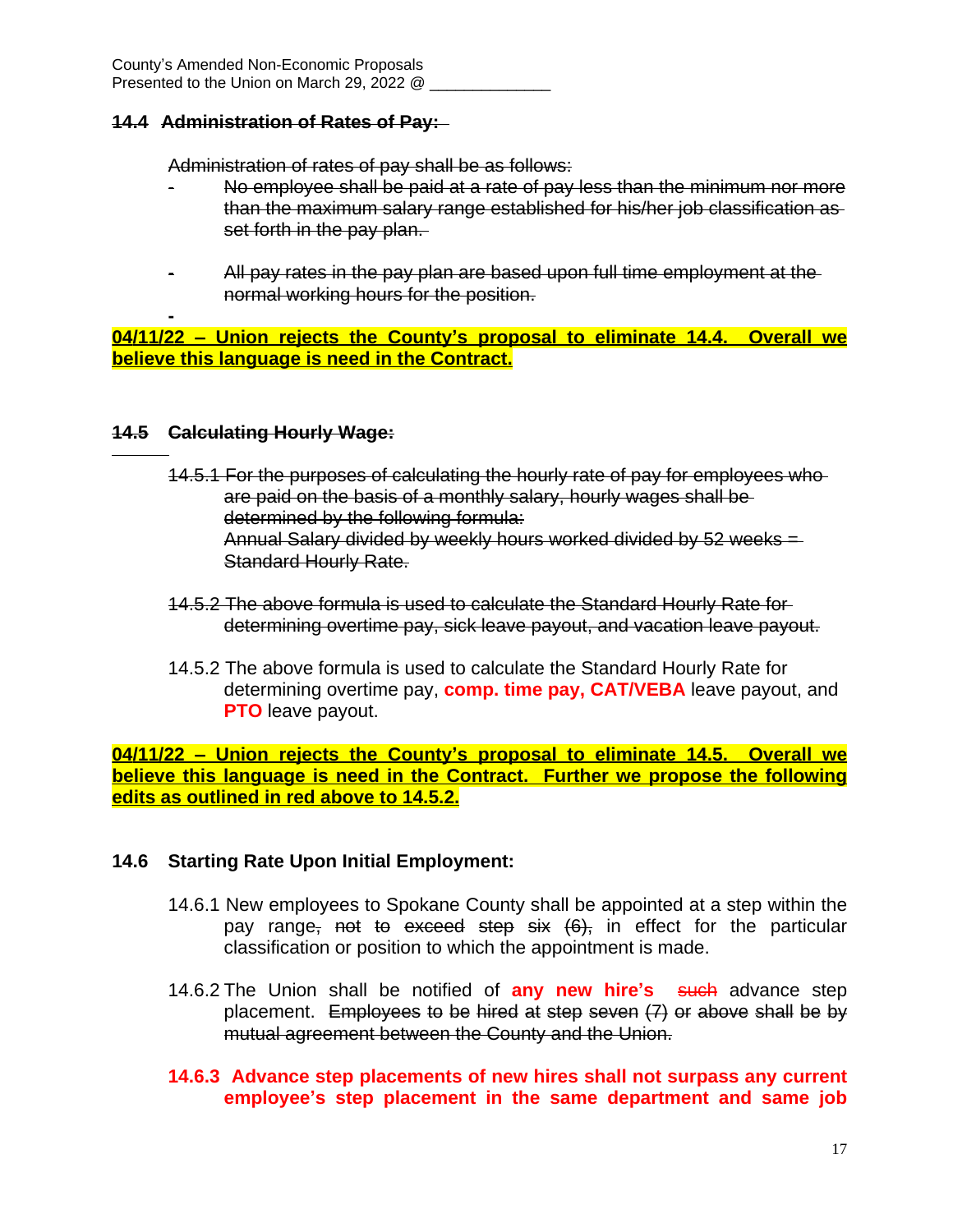**classification. If the advance step placement of a new hire should surpass a current employee is the same department/classification, the effected employee(s) will immediately be brought up to meet the advance step placement of the new hire.**

- 14.6.3 Advanced step placement shall not surpass current employees step placement in that classification.
- 14.6.4 An advanced step placement at step two (2) or above shall require 12 months (1950 or 2080 hours worked) before advancing one step (2.56%) in 2018, two steps (5.12%) commencing January 1, 2019 on the wage table. Subsequent step increases shall be at twelve (12) month intervals from the date of the 12 month increase, until the top step is achieved.
- 14.6.5 For those not advanced step placed, **U**pon successful completion of a minimum six (6) months (975 or 1040 hours worked), the new employee will advance one step  $(2.56%)$  on the wage table; and, commencing January 4, 2019 subsequent steps after this first step increase after hire  $(975$  or 1040 hours/6 month) will be at two steps increments  $(5.12\%)$ . Subsequent step increases shall be at twelve (12) month intervals from the date of the 6 month increase, until the top step is achieved.
- **New Section: For current employees step placement adjusted upward due to the placement of a new hire, upon completion of a minimum of six (6) months, the current employee will advance one step on the wage table and subsequent step increases (of two (2) step increments) shall be on an annual basis until the top step is achieved.**

#### **04/11/22 – Union proposes the above edits in red to Section 14.6.**

**14.7 Pay Rate Upon Promotion:** A current regular employee who is promoted shall be paid at the step in the new range which represents at least a **5.00%** 5.12% step increase over the rate of pay received immediately prior to the promotion or at the minimum step of the new range, whichever is greater, provided that such increase does not exceed the maximum step of the new range.

If the promotion is a result of a competitive recruitment for a new or vacant position, the employee will receive a **one-**step increase, six (6) months after the effective date of beginning the new job assignment.

If the promotion is not a competitive recruitment, the employee will receive a step increase twelve (12) months after the effective date of beginning the new job assignment.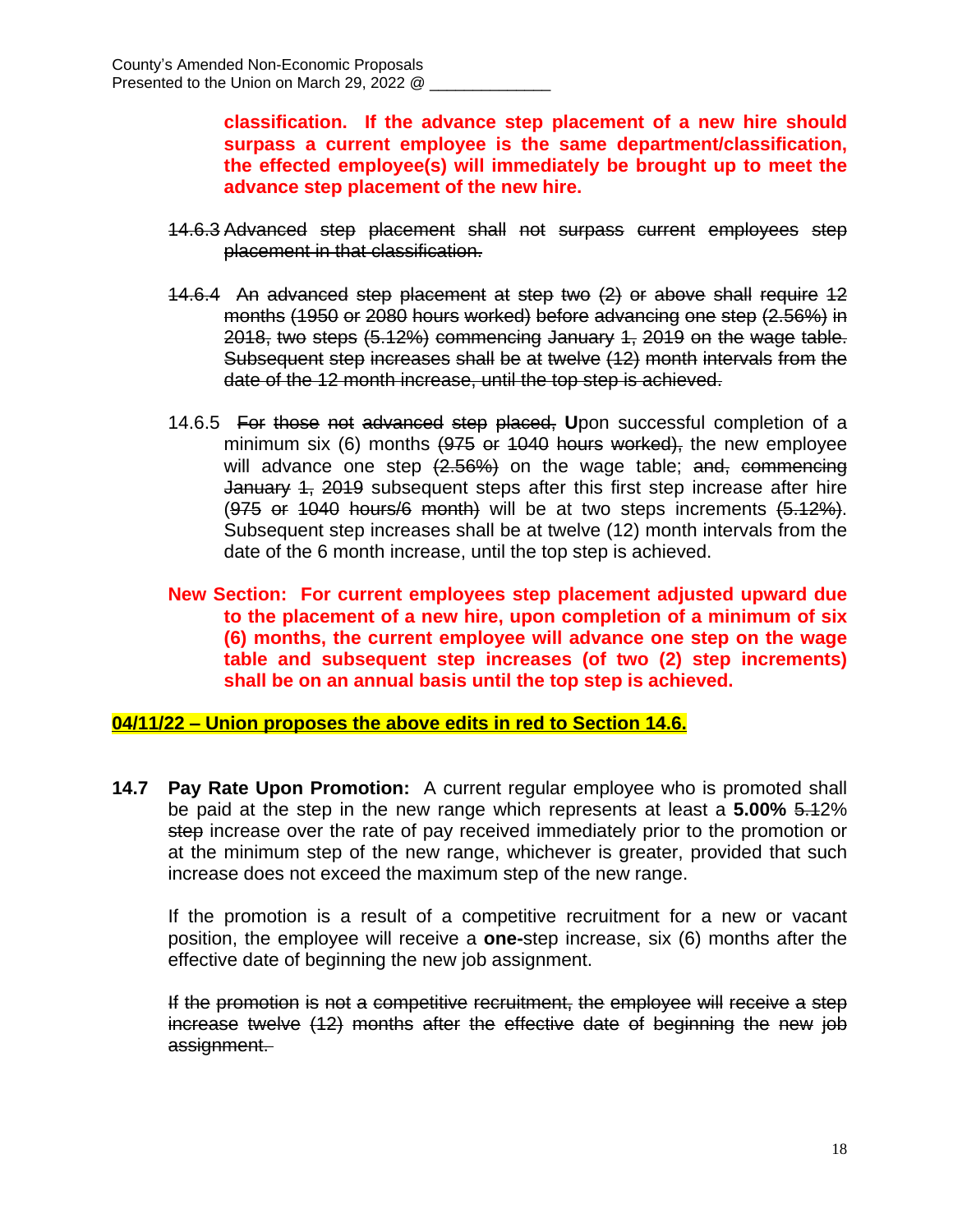In either case, **S**ubsequent step increases **(of two (2) step increments)** shall be at twelve (12) month intervals until the top step is achieved.

Step increases will be in increments of 2 steps if initial hire into County was prior to 7/15/14 or 1 step if initially hired after 7/15/14. Commencing January 1, 2019 step increases after the first step increase after hire will be in two step increments (5.12%) until the top step is achieved.

## **04/11/22 – Union proposes the above edits in red to Section 14.7.**

## **14.8 Pay Rate Upon Reclassification:**

14.8.1 Reclassification to a higher **paying** classification:

If an individual position is reclassified with an incumbent employee in the classification and there is no competitive recruitment process, the employee shall be paid at the step in the new range which represents at least a **5%** 5**.**12% increase, but not to exceed a 10.24% increase, over the rate of pay received immediately prior to the reclassification or at the minimum step of the new range, whichever is greater. The resulting increase cannot exceed the maximum step of the new range. **Upon completion of six (6) months, the reclassified employee will advance one step on the wage table. Subsequent step increases (two (2) step increments) shall be at twelve (12) month intervals until the top step is achieved.**

The employee will receive step increase in increments of 2 steps if initial hire into County was prior to 7/15/14 or 1 step if initially hired after 7/15/14. Commencing January 1, 2019 step increases will be in two step increments (5.12%) until the top step is achieved. The next step increase will be twelve (12) months after the effective date of the reclassification and subsequent step increases shall be at twelve (12) month intervals until the top step is achieved.

### **04/11/22 – Union proposes the above edits in red to Section 14.8.**

14.8.2 Reclassification to a lower **paying** classification:

If an individual position **and/or job classification** is reclassified with an incumbent employee in the position, the employee shall be "Y" rated. "Y" rating shall be defined as follows: An employee shall continue to receive compensation at their current rate if that rate is higher than that provided for their new classification/position. The employee will be considered ineligible for an increase in pay until an adjustment in the salary structure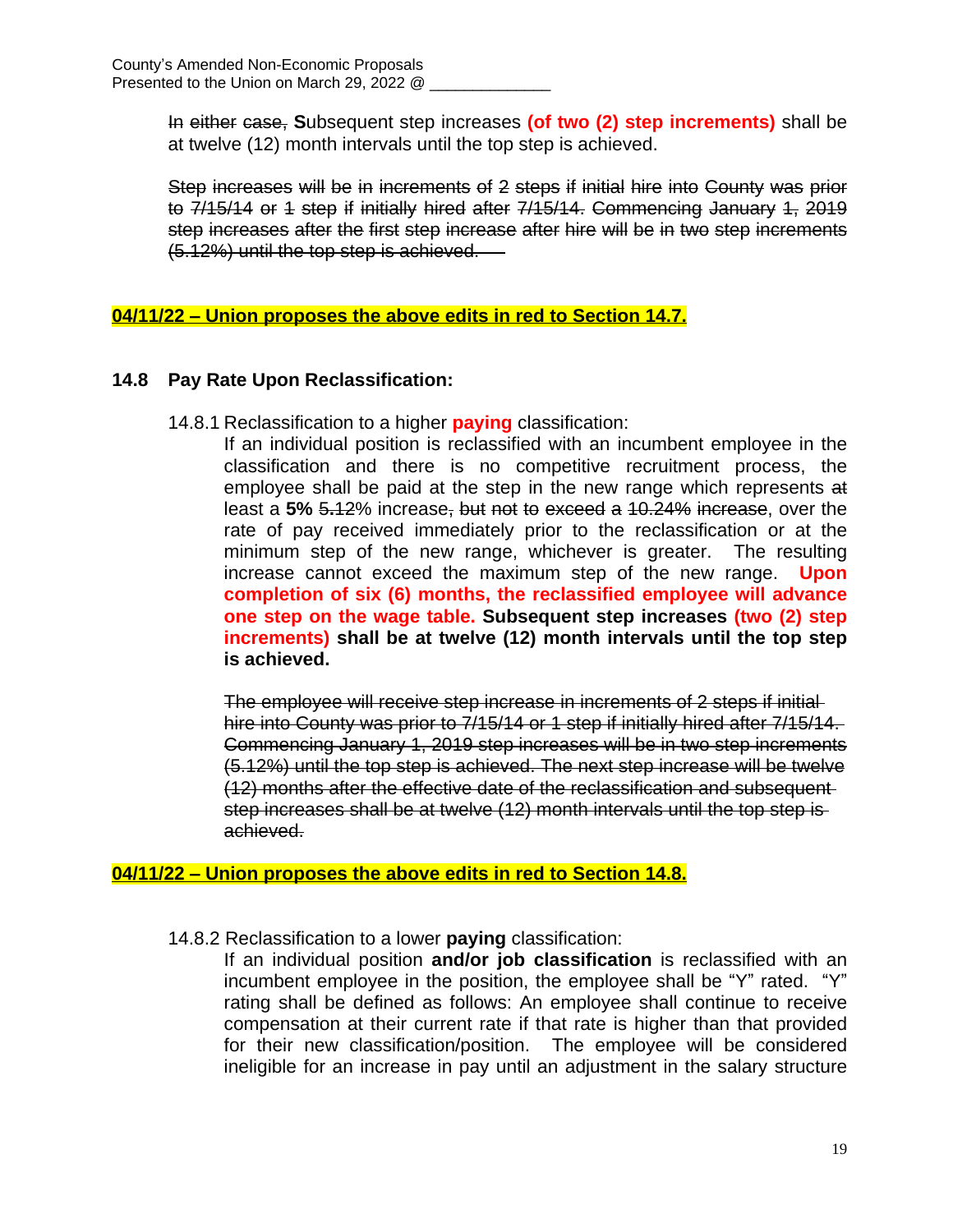or a promotion to a classification with a higher salary range brings the employee's rate of pay within the established range for the position.

**04/11/22 – Union proposed the above edits on 03/15/22, so we can TA Section 14.8.2.**

**14.9 Pay Rate Upon Wage/Range Adjustments**: Classifications which are adjusted to a higher salary range shall have those affected retain their individual step to a maximum of ten percent (10%). Further, the affected employees shall retain their current step date unless otherwise negotiated and agreed to in writing.

## **14.10 Pay Rate Upon Demotion or Reduction:**

- 14.10.1 An employee who is demoted/reduced shall be paid in the range for the lower classification at a rate that is closest to their rate prior to the demotion without exceeding the prior rate. Upon demotion the existing anniversary date shall be eliminated, and the date of such demotion shall be used to calculate the new anniversary date. **If the demotion/reduction was competitive, the next step date will be in six (6) months and then annually thereafter (two (2) step increments) until the top step is achieved.**
- 14.10.2 An employee who returns to their former classification during their probationary period following promotion shall receive the same step date in the lower pay range as held before promotion, provided that adjustments shall be made to take into account any step increases which would have occurred had the employee not been promoted.
- 14.10.3 An employee who accepts a demotion/reduction or bidding to a lower classification or a previous classification shall be placed in the step that causes the employee the least amount of financial loss.

## **04/11/22 – Union proposes the above edits in red to Section 14.10.**

- **14.11 Pay Rate Upon Transfer:** An employee who transfers from one position to another within the same classification or different classification within the same salary range, shall continue the same rate of pay as before the transfer and retain their current step increase date.
- **14.12 Adjustments to the Anniversary Date (Step Adjustment Date**): In addition to the provisions of 14.3.9, Pay Rate Upon Promotion, 14.3.10, Pay Rate Upon Reclassification, and 14.3.11, Pay Rate Upon Wage/Range Adjustment, **In addition to the provisions of 14.7 Pay Rate Upon Promotion, 14.8 Pay Rate**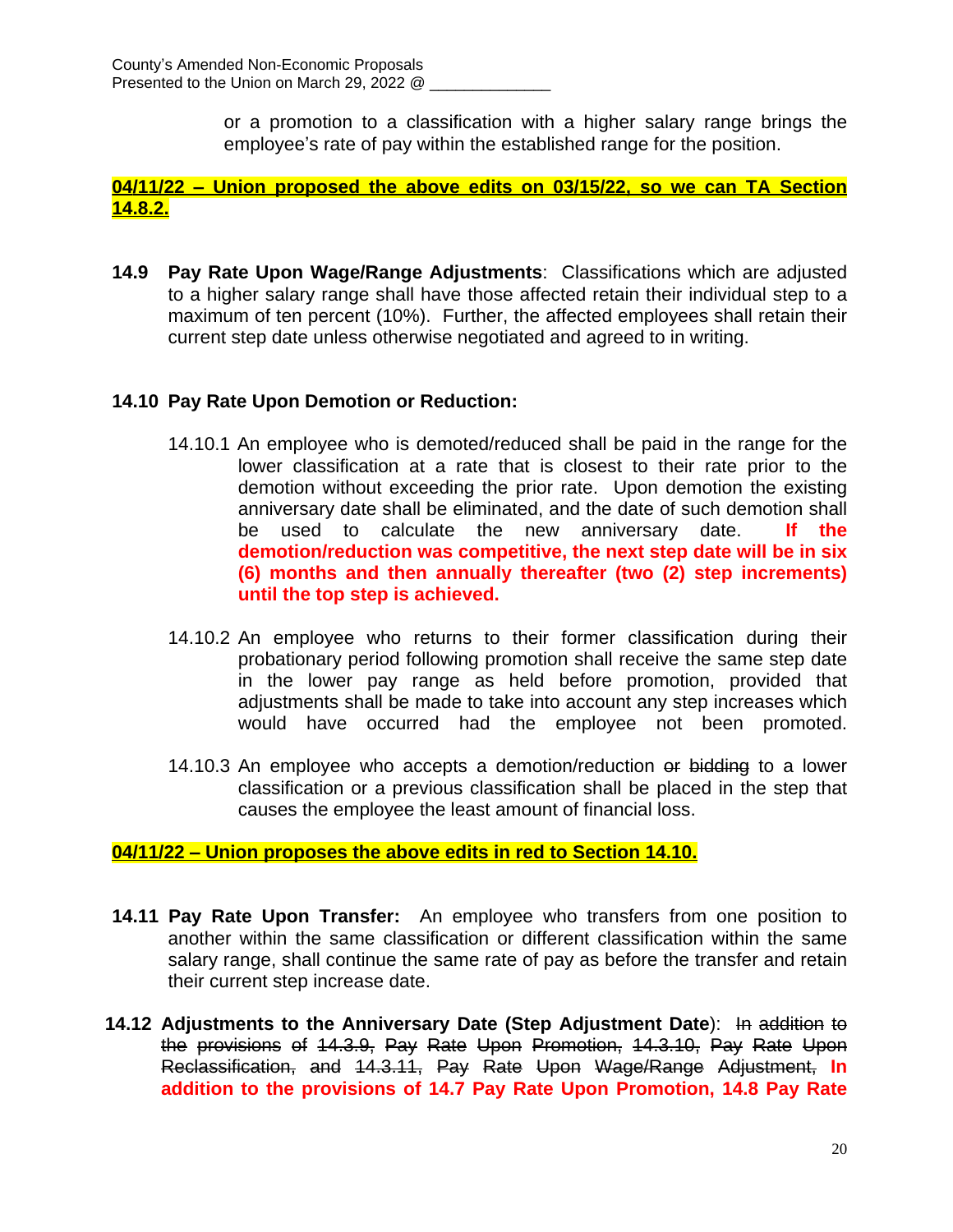**Upon Reclassification and 14.9 Pay Rate Upon Wage/Range Adjustments** the anniversary date for a step increase for an employee shall be adjusted under the following circumstances:

- 14.12.1 If an employee is returned to his/her former classification within a promotion probation period, the anniversary date held prior to such promotion shall be re-established.
- 14.12.2 When an employee returns from layoff and is reemployed in the same classification as originally held, the original anniversary date will be adjusted in accordance with County policies and procedures.
- 14.12.3 When an employee returns from layoff and is reemployed in a classification other than that originally held, the reemployment date shall be used to calculate the new step and longevity dates.
- 14.12.4 Unless protected by law, step dates and longevity dates will be adjusted for unpaid leave.
- 14.12.5 Step dates and longevity dates shall not be adjusted for paid leave.

**04/11/22 – Union proposes the above edits in red to 14.12.**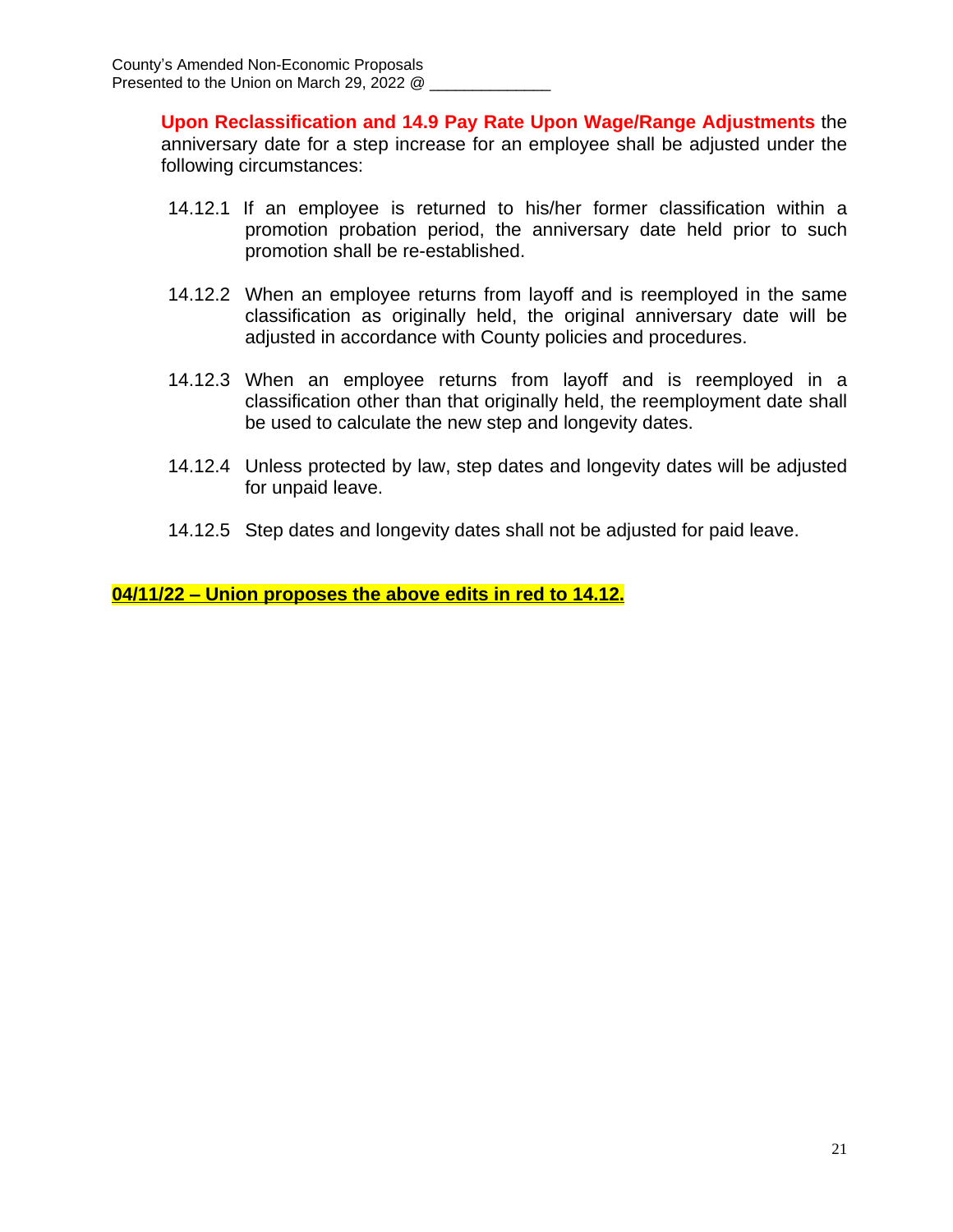### **ARTICLE 16 – SENIORITY**

#### **16.5 Authorized Leave**:

An employee on authorized leave of absence for the purpose of becoming a fulltime paid employee of the Union who subsequently returns to the Bargaining Unit shall retain their full seniority except for such period of leave not to exceed one (1) year.

**04/11/22 – Union agreed on 03/29/22 to delete this language; and , a TA was reached on 03/29/22.**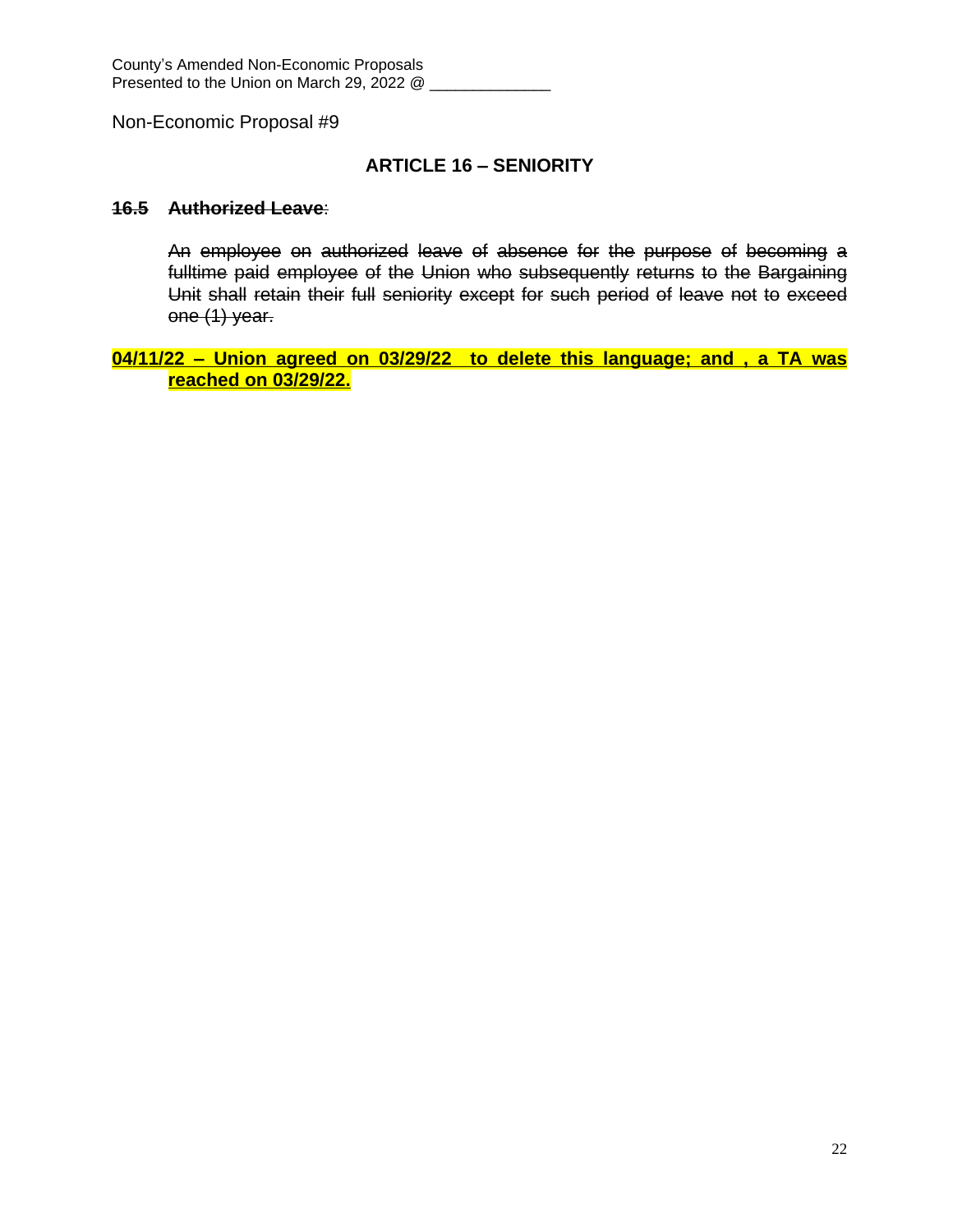## **ARTICLE 18 - GRIEVANCE PROCEDURE**

#### **18.1 Settlement of Disputes:**

Any grievance or dispute which may arise between the parties, concerning the application, meaning or interpretation of this Agreement, shall be settled in the following manner and any grievance settled in any of the steps, including the informal process, found in this Article is final and binding. The parties may agree to extend any time limits contained in this Article. Both parties agree that they will meet at each step of the grievance procedure in an attempt to reach settlement. Time frames specified in this Article may be waived by mutual agreement of the parties in writing. All settlements reached in this Article at any step, including the informal process, shall be in writing and signed by the authorized representatives of the Union and Employer. Grievances will be submitted to the employees immediate supervisor with a copy to **Labor Relations** the HR Manager. Grievances may be submitted in person by regular mail or by e-mail. Grievances will be submitted on the official Union Grievance form. **\*\*TA – 02/15/2022**

- 18.3.2 Step 2: Should the grievance not be settled in Step 1, it shall be submitted in writing within five (5) working days, of receipt of the Elected Official/Department Head or his/her designee's decision, to the **Senior HR Director or their designee** Human Resources Director. Within five (5) working days of receipt of the complaint, the **Senior HR Director or their designee** Human Resources Director will set a date to hear the complaint. The **Senior HR Director or their designee** Human Resources Director shall respond to the Union Representative and the Grievance Committee with ten (10) working days of this meeting. **\*\*TA – 02/15/2022**
- 18.3.3 Step 3: Should the grievance not be settled in Step 2, either party may request arbitration, within thirty (30) working days after the reply of the **Senior HR Director or their designee** Human Resources Director is due, by written notice to the other. A simultaneous request for a list of eleven (11) arbitrators from the Washington State Public Employment Relations Commission shall be initiated. The arbitrator shall be selected by the County and the Union within seven (7) days after the list is received. Both the County and the Union shall have the right to strike one (1) name from the panel. The process shall be repeated and the remaining name shall be the arbitrator for the grievance. **\*\*TA – 02/15/2022**

### **18.6 Liability:**

**County employees have a duty to bring any disparities and issues forward as soon as they are known; therefore, no monetary claim by an employee covered by this Agreement or by the Union against the County shall be valid beyond the pay period prior to the pay period in which the**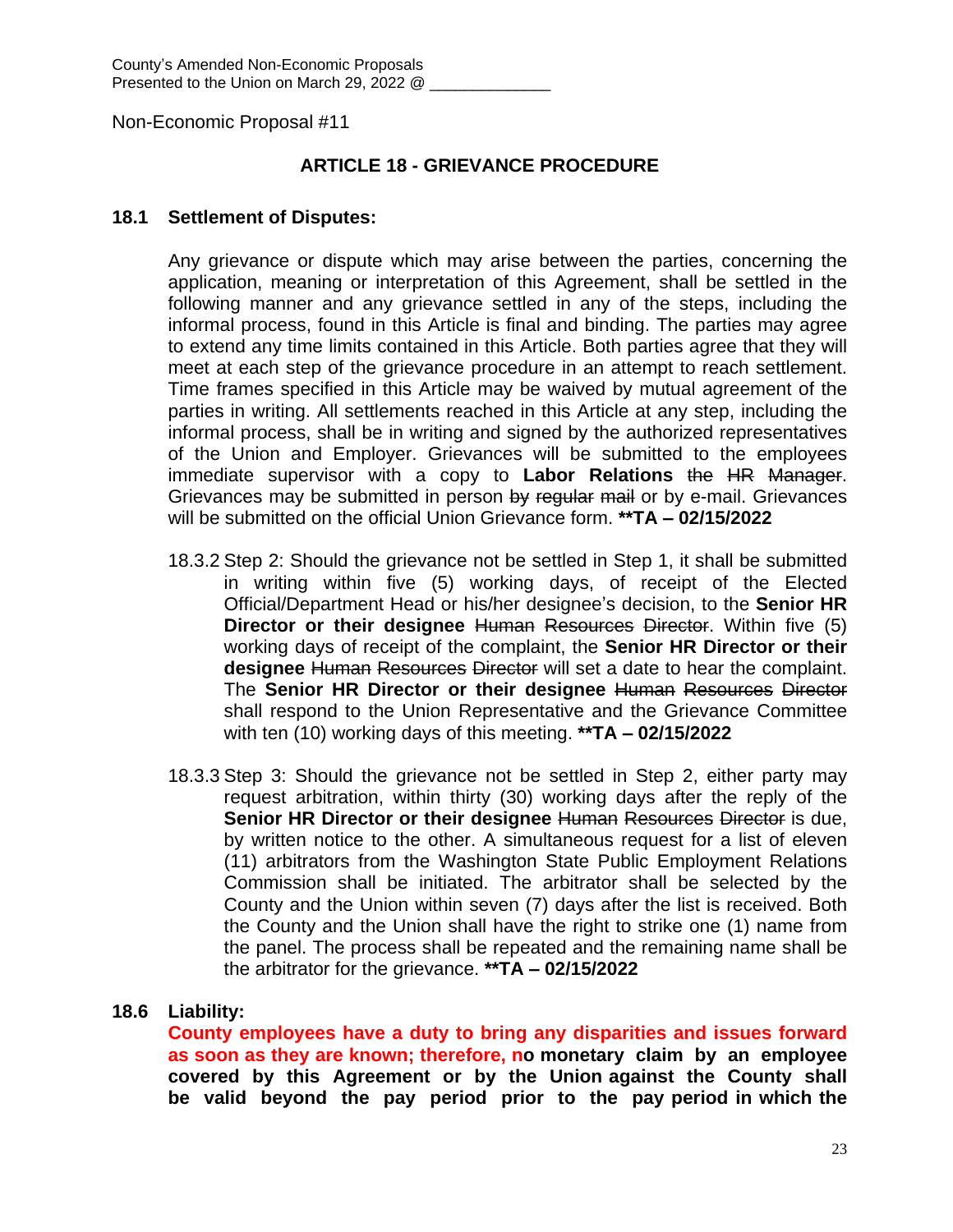**grievance was first filed in writing, unless the circumstances of the case made it impossible for the employee, or the Union, as the case may be, to know that the employee or the Union has grounds for such claim prior to that date, in which case, the claim shall be limited retroactively to a period of forty-five (45) one-hundred and eighty (180) days prior to the date the claim was first filed in writing. This provision shall not apply to statutory State/Federal wage decisions or arbitrator's decisions regarding suspensions or discharges.**

**04/11/22 – Union proposes the above edits in red to Section 18.6.**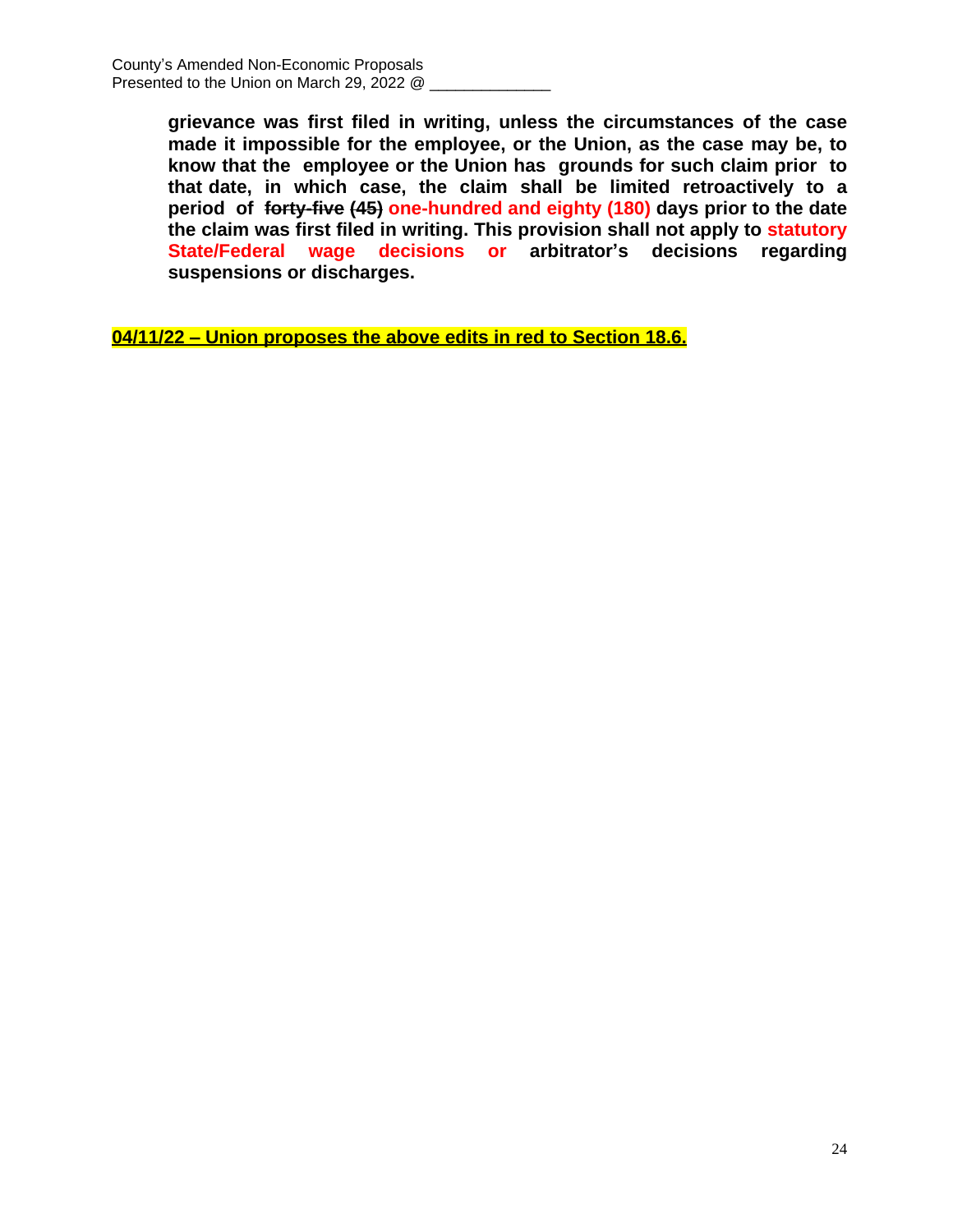## **ARTICLE 19 - PROMOTIONS/VACANCIES/REASSIGNMENTS/ LATERAL TRANSFERS/NEW OPENINGS/DEMOTIONS/ REVIEW (PROBATIONARY) PERIOD**

### **19.2 Review (Probationary) Period:**

- 19.2.1 **New Hire Probation Period shall be a period of twelve (12) months following their hire date. This period may be extended to account for any unpaid leave of absence taken by the employee during this time period.**
	- **a) During the new hire probation period an employee may be transferred, laid-off or terminated at the discretion of the Employer.**
	- b) **Should an employee promote during their new hire probationary period, they shall remain on probation for the remainder of their new hire probationary period or six (6) months, whichever is longer.**
	- c) **Employees who promote during their new hire probation period shall not be eligible to revert back to their former position within sixty (60) if their former is still unfilled; and if unless mutually agreed to by their former Elected Official/Department Head or designee the employee at any time during their new hire probationary period may request to revert back to their former position if there is a vacancy.**

**04/11/22 – Union agrees to TA the joint collaborative edits as outlined above in 19.2.1.1.**

- 19.2.2 **Promotional (Review) Probation Period shall be a period of six (6) months following the effective date of their promotion. This period may be extended to account for any unpaid leave of absence taken by the employee during this time period.**
	- **a) During their promotional review period, employees shall be eligible to revert back to their former position within thirty (30) calendar days (or up to sixty (60) calendar days if their former position is still unfilled) by request of either the employee and/or their immediate supervisor; and, if mutually agreed to by their former Elected Official/Department Head or designee, the employee at any time during their promotional probation period may request to revert back to their former position is there is a vacancy.**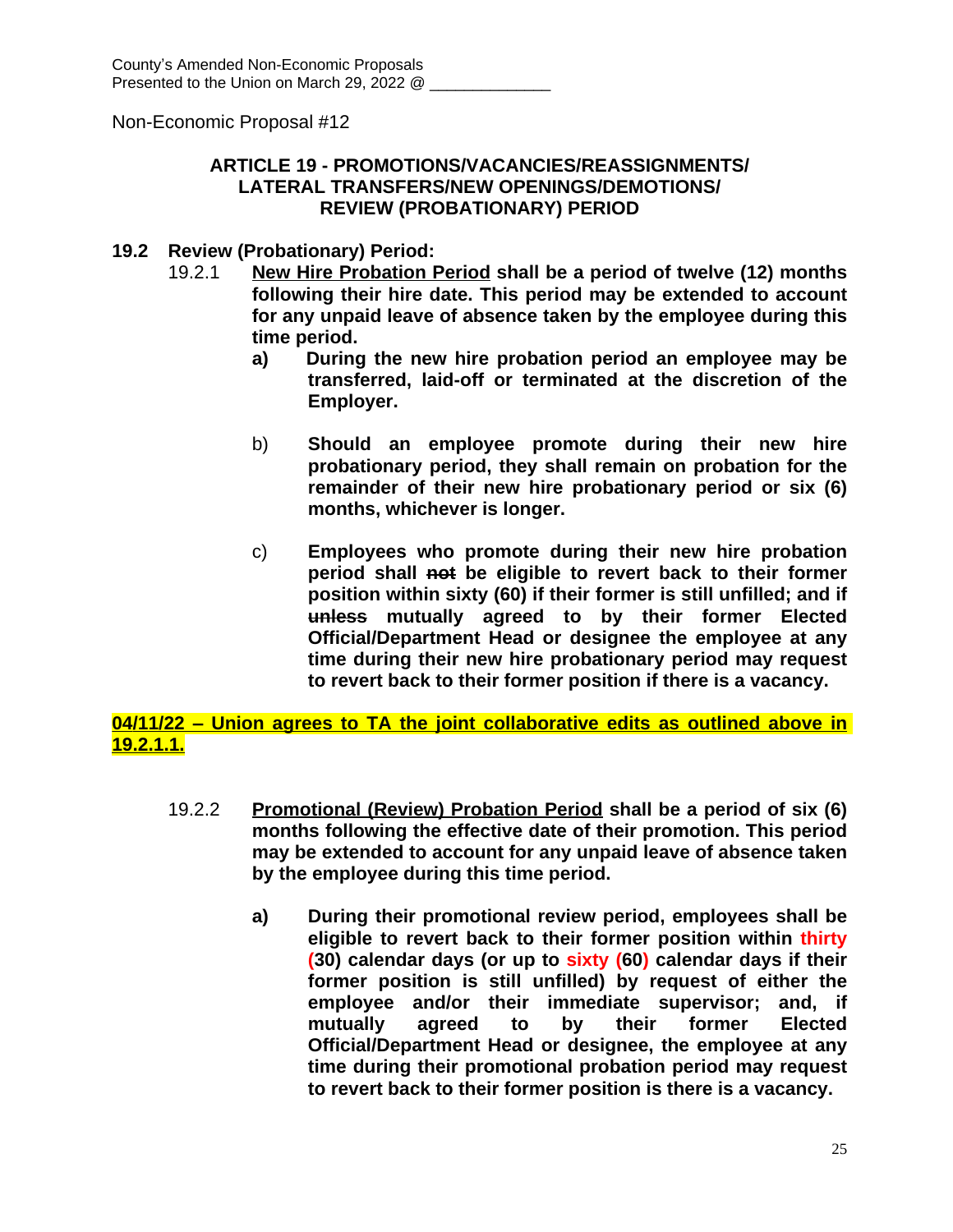**b) After the first thirty (30) calendar days, during the promotional review period, an employee may be transferred, laid-off or terminated at the discretion of the Employer.** 

## **04/11/22 – Union agrees to TA the joint collaborative edits as outlined above in 19.2.1.2.**

19.2.3 **Laterally Transfers: Qualified employees who are already a Supervisor laterally transferring from one Department to another, in the same job classification, may upon their request or their supervisor's request, return to their former position within thirty (30) calendar days or up to sixty (60) calendar days of the change of positions if their former position is still unfilled.**

#### **04/11/22 – Union agrees to TA the joint collaborative edits as outlined above in 19.2.1.3.**

- 19.2.4 **Should an employee promote during their new hire probationary period, they shall remain on probation for the remainder of their new hire probationary period or six (6) months, whichever is longer.**
- 19.2.5 **Employees who promote during their new hire probation period shall not be eligible to revert back to their former position within sixty (60) if their former is still unfilled; and if unless mutually agreed to by their former Elected Official/Department Head or designee the employee at any time during their new hire probationary period may request to revert back to their former position if there is a vacancy.**
- **19.2.6 During such period an employee may be transferred, laid off or terminated at the discretion of the Employer.**
- 1. For employees promoted from another regular County position, the first six (6) months, one thousand forty (1040) straight time hours worked if on a 40 hour workweek or nine hundred and seventy-five (975) if on a 37.5 hour workweek, shall be their review period. During such period an employee may either voluntarily return to their former classification or be involuntarily returned to their former classification by their Supervisor. In the event an employee returns to their former classification they shall retain all seniority time accrued, less all time they may have accrued as a Supervisor.
- 2. Qualified employees who are already a Supervisor laterally transferring from one Department to another**, in the same job classification,** may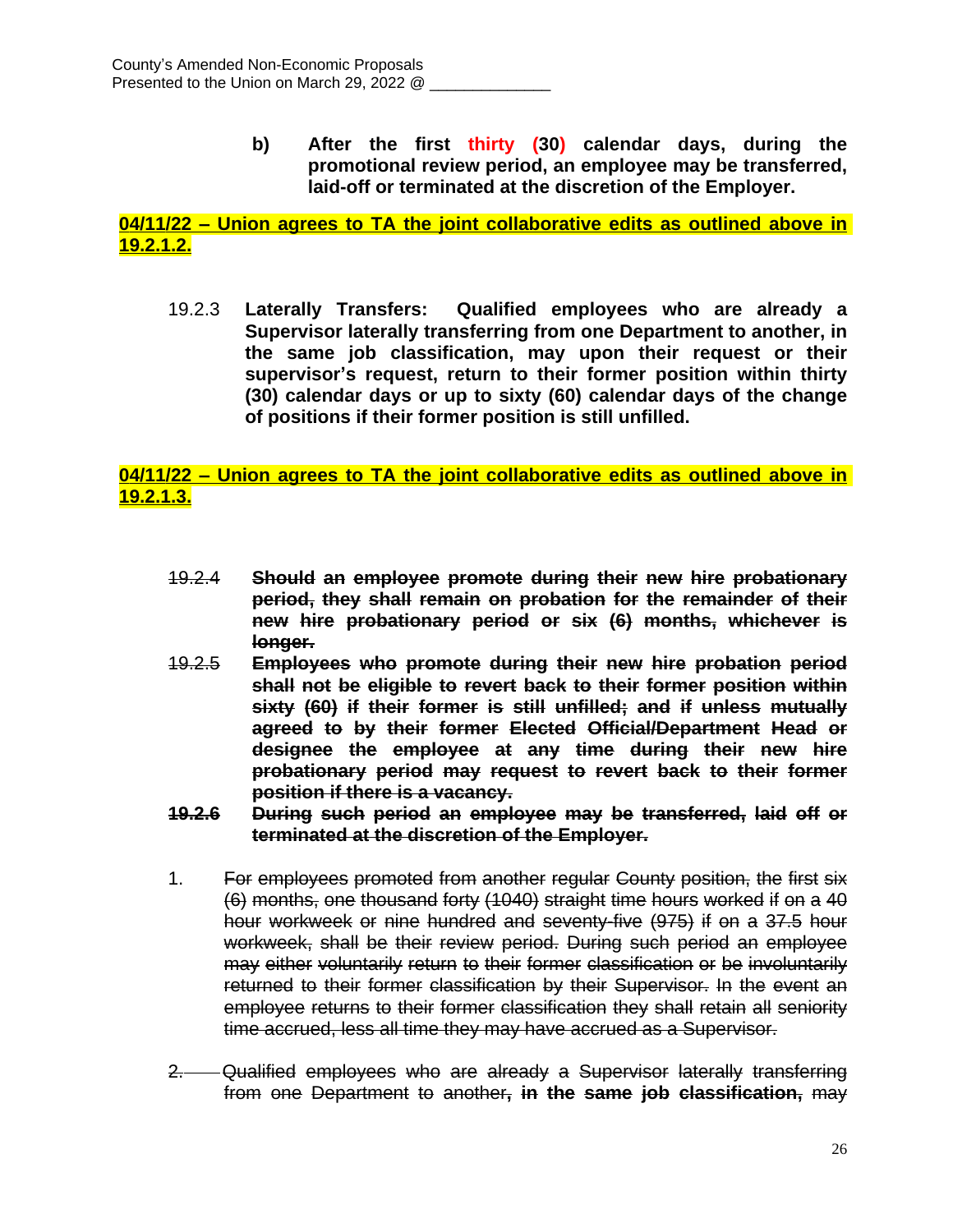**upon their request or their supervisor's request,** return to their former position within forty-five (45) **thirty (30) sixty (60) calendar** days of the change of positions **if their former position is unfilled**. The employee's Supervisor may have the employee returned to their former assigned position within forty-five (45) **thirty (30)** days of the change in positions.

- 3. Employees displaced by Supervisors returning to their former positions during their formal review period will be returned to their former position and shall retain all seniority time accrued, less all time they have accrued as a Supervisor.
- 4. For employees hired from outside another regular County position the first twelve (12) months, two thousand eighty (2080) straight time hours if a 40 hour workweek or one thousand nine hundred and fifty (1950) if a 37.5 hour workweek, worked shall be their review period. During such period and employee may be transferred, laid off or terminated at the discretion of the Employer. Review period employees continued in service of the Employer following the completion of the review period shall become regular employees.

## **19.4 Demotions:**

- 1. Voluntary demotions from higher to lower classifications within the Bargaining Unit may be made at the request of the employee with the approval of Management.
- 2. Involuntary demotions will be made based on the staffing needs of the individual Department/Division and/or job performance of the individual employee. Such determination shall be supported by appropriate documentation by Management and is subject to the grievance process, except during the review period.
- 3. Employees involuntarily demoted from positions within the Bargaining Unit to positions outside the Bargaining Unit will be made as follows with base unit agreement:
	- a) If the demotion is the result of layoff and the employee formerly worked in the base unit when initially promoted to Supervisor, that employee may return to the base unit and retain all seniority accrued while working in the base unit. They will not add seniority accrued while working as Supervisor to the seniority accrued while working in the base unit. If the base unit seniority is insufficient to secure a position in the base unit, they will be laid off in accordance with the terms of the layoff procedures of the base unit agreement, if any.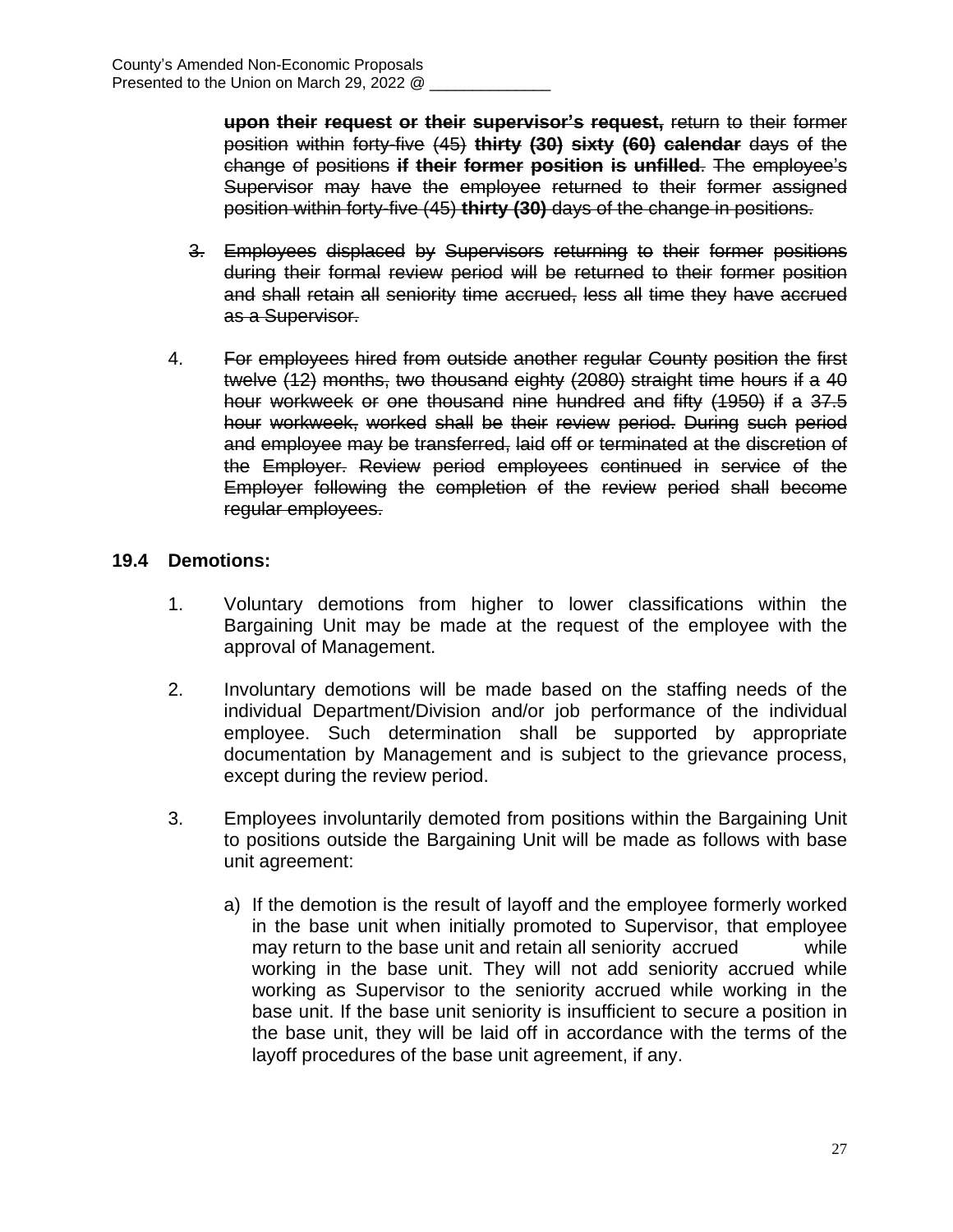- b) If the demotion is the result of a disciplinary measure and the employee formerly worked in the base unit, that employee will not be allowed to displace a base unit member. They will not add seniority accrued while working as Supervisor to the seniority accrued while working in the base unit. If the base unit seniority is insufficient to secure a position in the base unit, they will be laid off in accordance with the terms of the layoff procedures of the base unit agreement, if any.
- c) If the employee had no working experience in a base unit before being initially promoted to Supervisor, that employee may be placed in a base unit with no seniority, except County seniority if any. Time worked as a Supervisor will not be applied toward any base unit provisions.
- d) If the base unit seniority is insufficient to secure a position in the base unit, they will be laid off in accordance with the terms of the layoff procedures of the base unit agreement, if any.

**04/11/22 – Union agreed on 03/29/22 to leave the demotion language in 19.4 as is in the Contract.**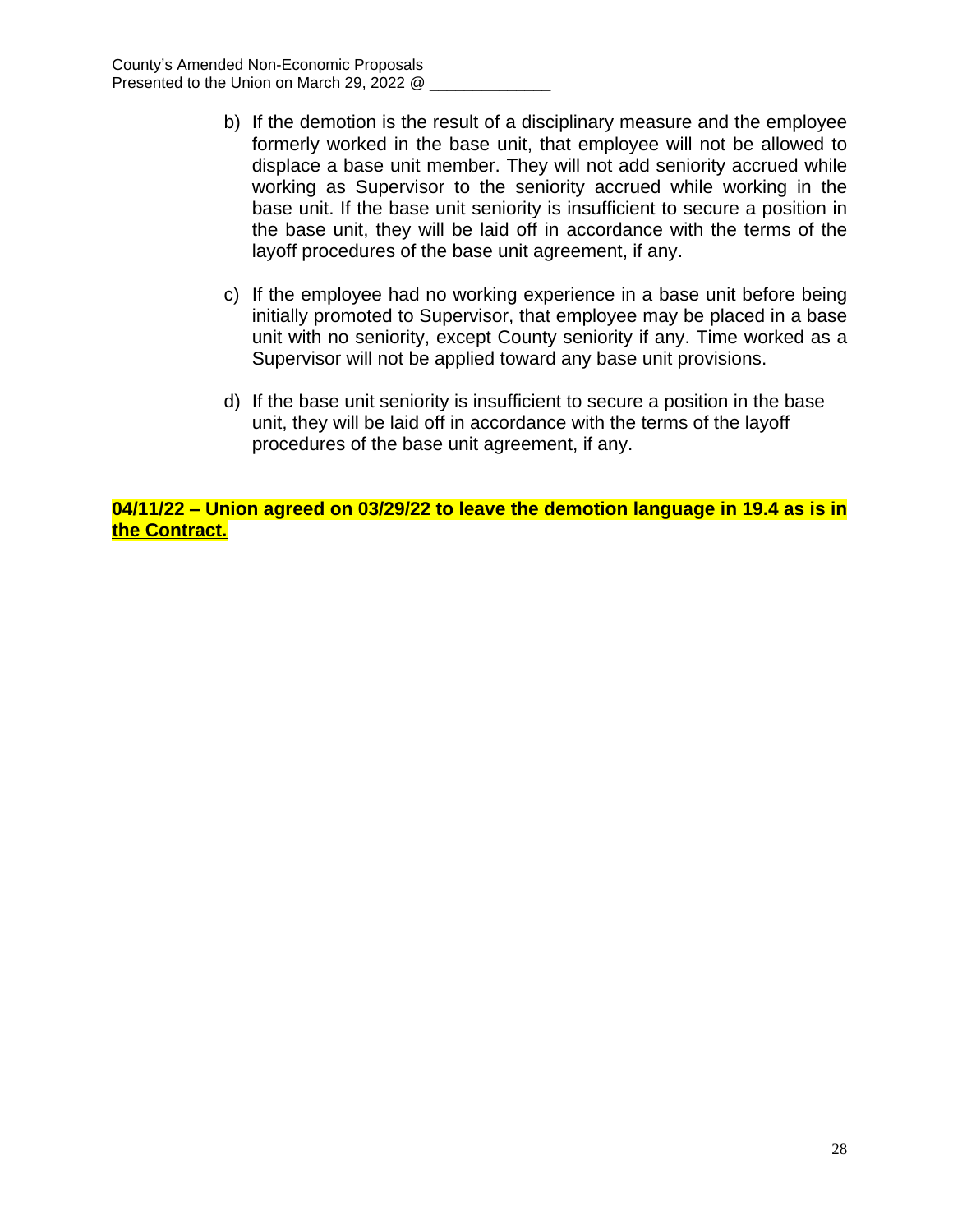## **ARTICLE 21 - GENERAL CONDITIONS**

#### **21.1 Work Rules:**

The employer agrees to notify the Union of any changes in existing work rule(s) or the establishment of new work rules. **The Union will have fourteen (14) fifteen (15) working days from notification of the change to request a meeting to discuss negotiate the purpose and intent of the new or revised work rule or policy. The parties may extend the time frame by mutual agreement.**

#### **04/11/22 – Union proposes the above edit in red to 21.1.**

#### **21.2 Personnel Files:**

- 21.2.1 Maintenance: One (1) personnel file shall be maintained and located at the Human Resources Department **and/or Civil Service (Sheriff employees only)** and one (1) at the individual Departments. Those files shall contain employment-related documents. On request, employees may review their personnel file**(s).** Employees may receive one (1) copy per year of all documents in their personnel **file(s)**.
- 21.2.2 Review and Release: The employees shall be given a copy of and have an opportunity to review any and every disciplinary or performance related document prior to it being placed in their personnel file. Any documentation created concerning the employee's performance that is placed in the employee's personnel file shall be placed in the file in a timely fashion from the date of occurrence(s).
- 21.2.3 Removal of Documents:
	- A. Adverse material or information related to alleged misconduct that is determined to be false an all such information in situations where the employee has been fully exonerated of wrongdoing will be removed from employee files. However, the Employer may retain this information in a legal defense file and it will only be used or released when required by a regulator agency (acting in their regulatory capacity), in the defense of an appeal or legal action, or as otherwise required by law.
	- B. Written reprimands will be removed from an employee's personnel file after two (2) years from the date the employee received the disciplinary action, if;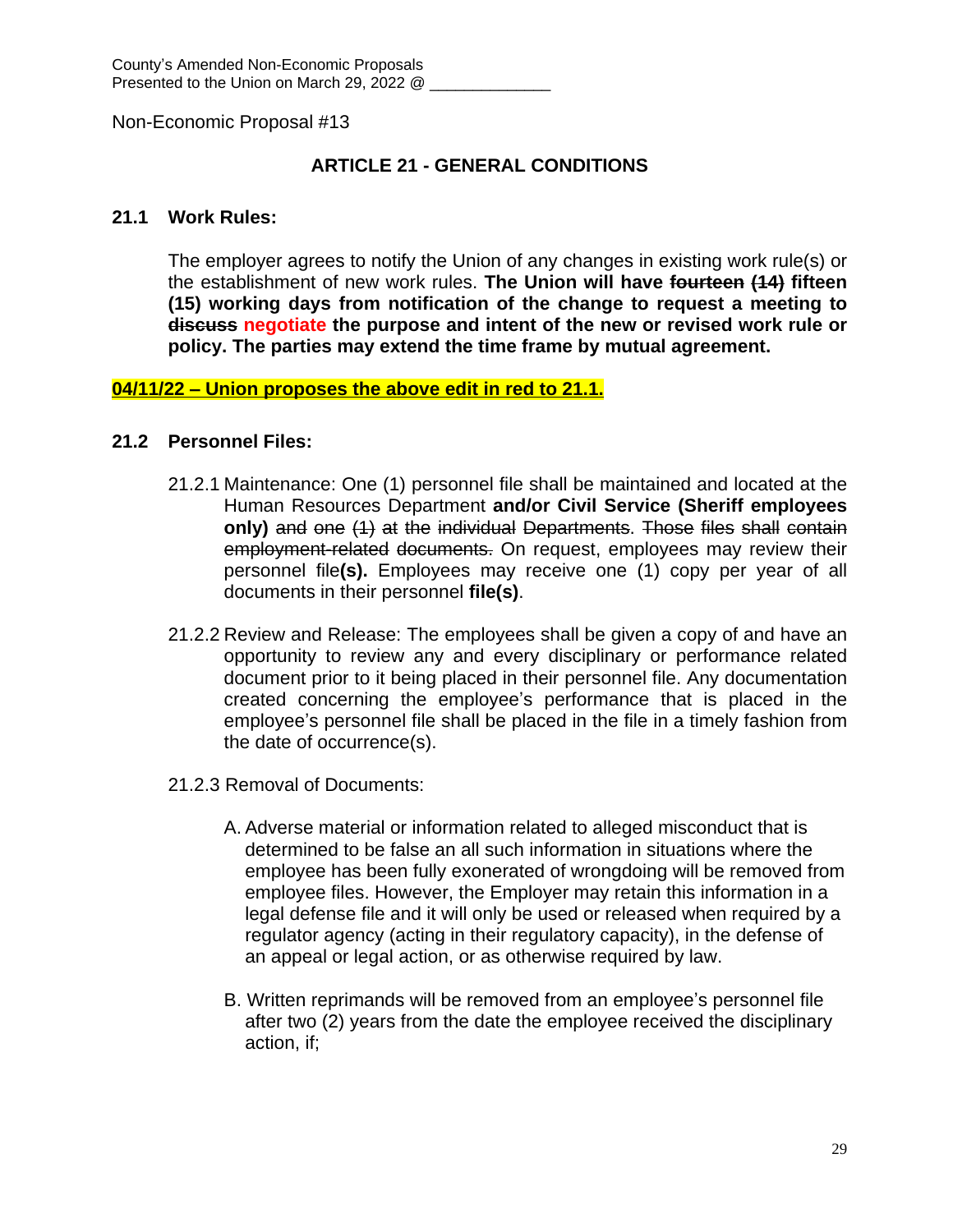- 1. There has been no subsequent discipline of a similar or like nature; and
- 2. The employee submits a written request for removal.
- C.Records of disciplinary actions involving reductions-in-pay, suspensions or demotions, will be automatically removed after (5) years from the date the employee received the disciplinary action, if;
	- 1. There has been no subsequent discipline of a similar or like nature; and
	- 2. The employee submits a written request for removal.

#### **04/11/22 – Union agreed on 03/15/22 to TA the joint collaborative edits as outlined above in 21.2.**

#### **21.3 Information Requests:**

The Employer agrees to provide the Union, upon written request **by the Union Staff Representative and/or Local Union President**, access to materials and information necessary for the Union to fulfill its statutory responsibility to administer this agreement. When the Union submits a request for information that the Employer believes is unclear or unreasonable, or which requires the creation or compilation of a report, the Employer will contact the Unions Staff Representative and the parties will discuss the relevance, necessity and possible costs associated with the request.

#### **04/11/22 – Union agreed on 03/15/22 to TA the joint collaborative edits as outlined above on 21.3.**

#### **21.4 Dress Code:**

Employees shall generally be allowed to choose their individual manner of dress: However, the Employers may require reasonable dress standards commensurate with the job.

**04/11/22 – Union previously agreed on 03/01/22 to TA the County's proposal to delete this language in 21.4 from the Contract.**

### **21.5 Uniforms and Protective Clothing:**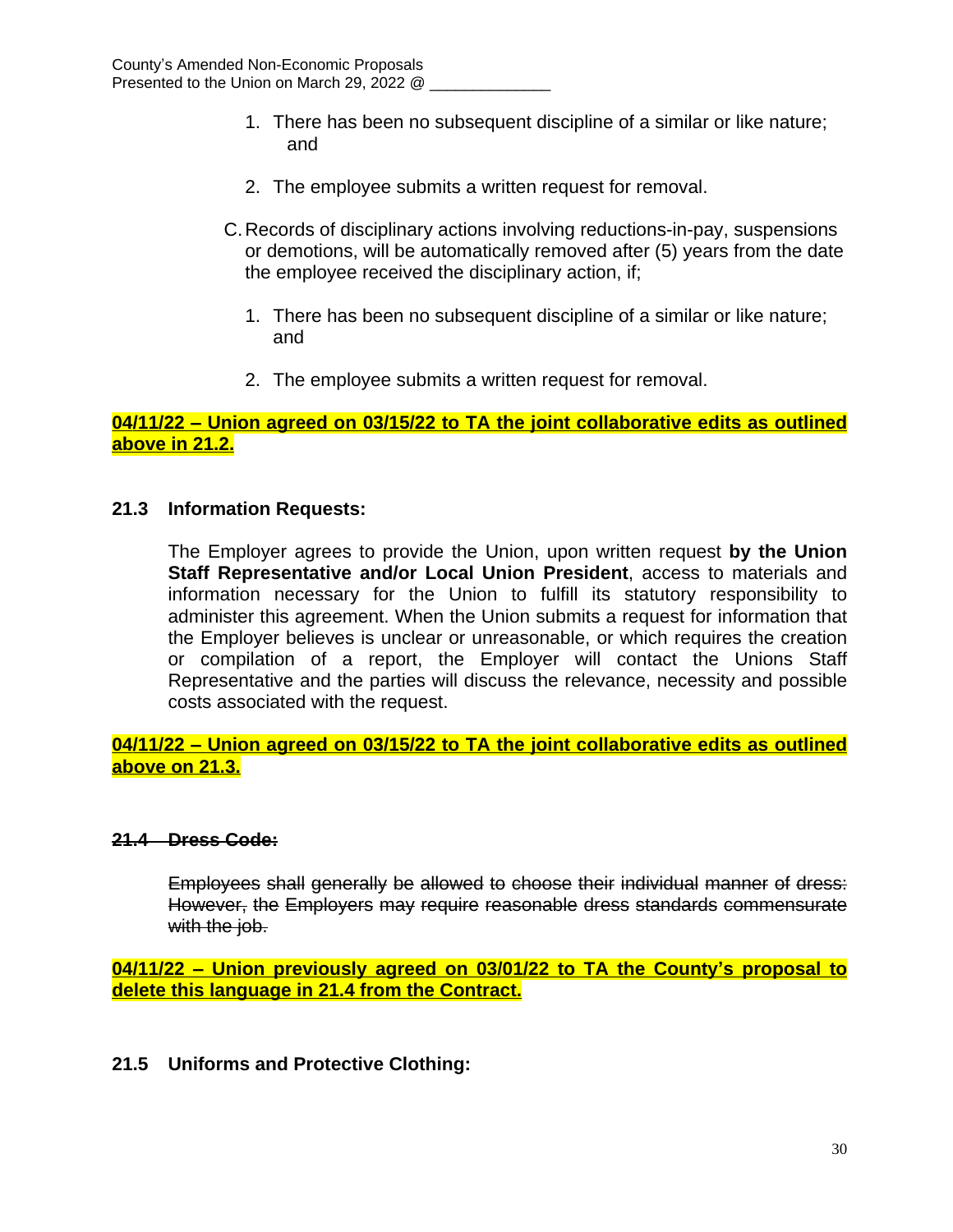21.5.1 If any employee is required to wear an uniform, protective clothing or any type of protective device as a condition of employment such uniform, protective clothing or protective device shall be furnished, replaced as necessary and repaired by the Employer.

## **21.6 Personal Property:**

21.6.1 The Employers will repair or replace clothing, eyeglasses and personal property if damaged in an accident not to exceed actual cash value of such property that is damaged or destroyed in the line of duty. Nothing in this section is meant for the Employers to repair or replace damaged or destroyed property if the payment can be secured by the Court.

**03/29/22 – Union agrees to keep the current Contract language as outlined above in 21.5 and 21.6.**

## **21.7 Mileage:**

21.7.1 Employers **The County** agree**s** to furnish employees' transportation necessary to perform their official duties. In the event **County** the Employer's automobiles are not available, employees using their own automobiles shall be compensated in accordance with IRS provision for all **business** miles driven**.** ; or at a rate specified by Spokane County Code, whichever is greater, by mutual agreement between the Union and the County.

**04/11/22 – As previously discussed, the Union still believes this "economic" proposal needs further discussion. Specifically how is the County going to handle the issue that employees in the Assessor's office are currently required to use their own personal vehicles to conduct County business and the IRS business mileage is not appropriate compensation for these employees given the wear and tear on their personal vehicles.**

### **21.8 In-House Services:**

All County Departments which provide services for other Departments shall be afforded an opportunity to bid on the requested job and/or service prior to an outside bid being considered. The County and the Union recognize that contracting out bargaining unit work is negotiable.

**04/11/22 – Union agrees to keep the current Contract language as outlined above in 21.8.**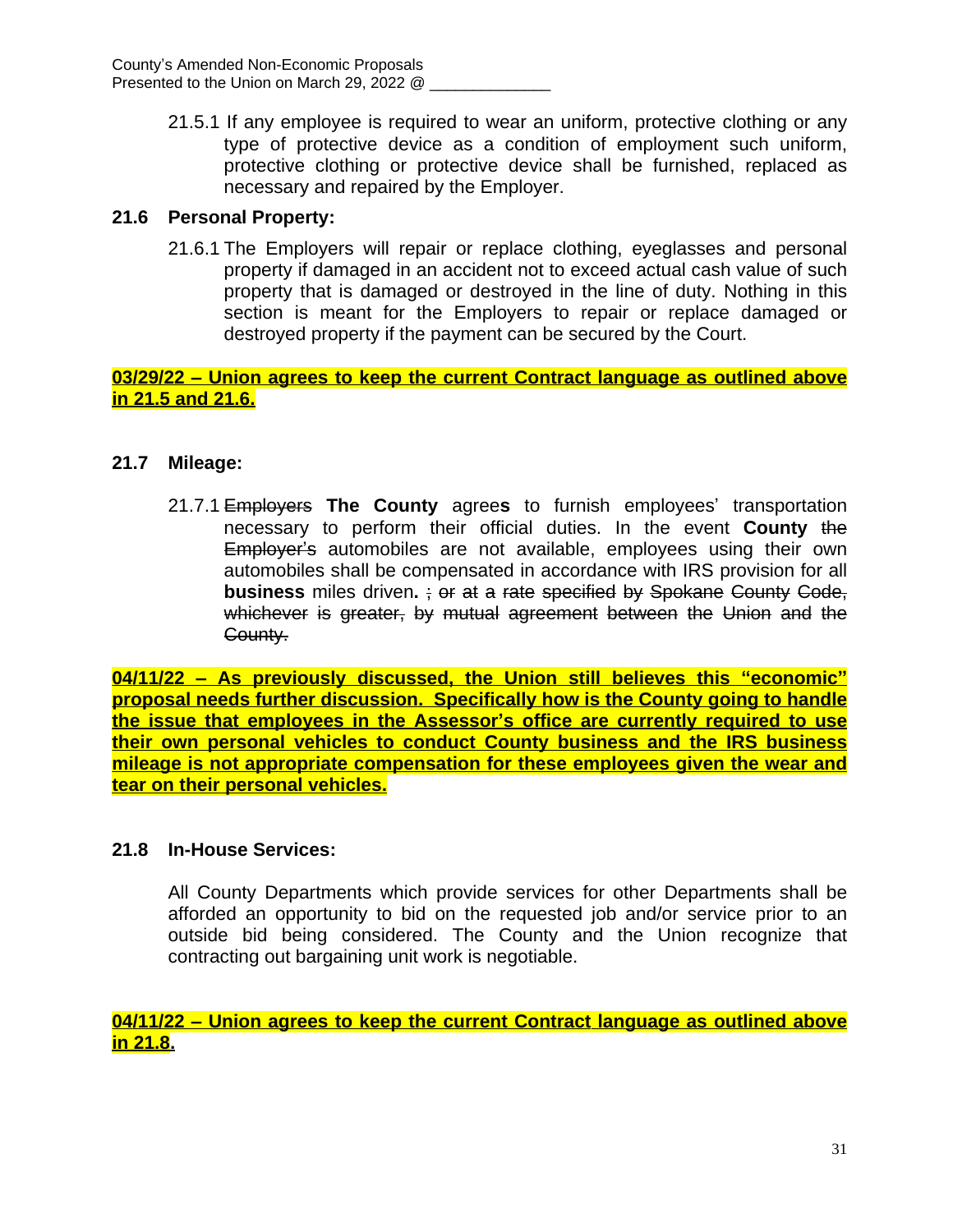#### **21.9 Reasonable Suspicion Substance Abuse Testing:**

Reasonable suspicion testing for alcohol (Breath Alcohol Content – BAC), marijuana (THC) or controlled substances (Urine Analysis – UA, employee may request a blood test) may be directed by the Employer for any employee when there is reason to suspect that alcohol, marijuana (THC) or controlled substance usage may be adversely affecting the employee's job performance or that the employee may present a danger to the physical safety or the employee or another. The employee and Union representation shall meet with Employer/Supervisor to assess the situation before any testing is warranted. Reasonable cause that an employee is under the influence of a drug and/or alcohol will be based on specific facts and/or reasonable inferences derived from those facts.

If Employee, Employer and Union representative are unable to resolve the situation and reasonable suspicion exists, employees must submit to alcohol, marijuana (THC) and/or controlled substance testing when requested by the Employer. A refusal to test is considered the same as a positive test. When an employee is referred for testing, he/she will be timely transported to an authorized testing facility by the Employer. The cost of transportation and reasonable suspicion testing, including the employee's salary will be paid by the Employer.

An employee who has a positive alcohol and/or positive controlled substance test may be subject to disciplinary action, up to and including termination.

**04/11/22 – Union rejects the County's proposal. Why because the County needs to involve the Union and have a Union Rep. be involved in the reasonable suspicion testing assessment/process. Further the language in 21.9 spell out the basic BAC and UA reasonable suspicion testing parameters.**

**21.9 Nothing in this agreement or any supplemental agreement shall be construed to diminish the County's right to have non-represented employees, and/or supervisors, or other non-represented employees from performing bargaining unit work for the purpose of instruction, experimentation, correcting work difficulties, relieving employees for short periods of time (e.g. 30 calendar days or less or up to 60 calendar days if the particular Local 1553-S position is still unfilled), emergency situations, or in the interest of productivity, efficiency, and quality. The County will not, however, use non-bargaining unit employees to replace or supplant Local 1553-S bargaining unit employees.**

**04/11/22 – Union agreed on 03/15/22 to TA the joint collaborative edits as outlined above in 21.9.**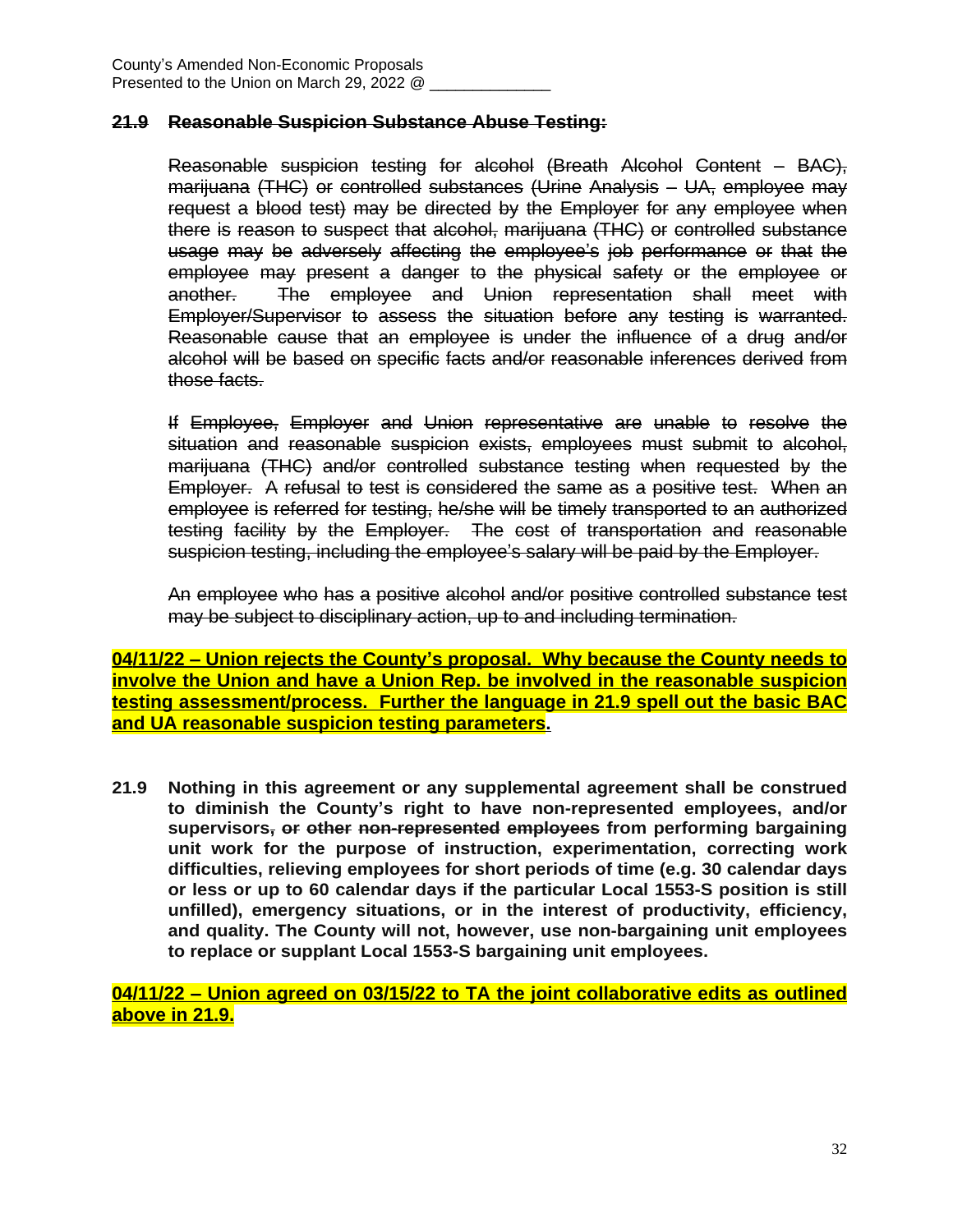## **ARTICLE 22 - LOCKOUTS AND STRIKES**

#### **22.1 Lockouts:**

No lockouts of employees shall be instituted by the Employers during the term of this Agreement.

#### **22.2 Strikes:**

No strikes, slow down or disruptions of work of any kind shall be caused or sanctioned by the Union during the term of this Agreement. At no time, however, shall employees be required to act as strike breakers or to go through picket lines.

- **22.1 The parties agree that there shall be no lock out or suspension or disruption of work through any complete or partial stoppage of work, boycott, concerted action, demonstration, picketing, bannering, refusal to do reasonably assigned work, shutdown, slowdown, or any other similar actions or conduct whatsoever which causes, might cause, or results in interference with or in any way disturbs the normal operation of any Spokane County owned location.**
- **22.2 The County shall have the right to discharge or discipline any employee participating in any activity in contravention of this Article, including any strike, slowdown or other suspension of work; and the Union agrees not to oppose such action. However, it is understood that the Union shall have recourse to the Grievance Procedure as to matters of fact in the alleged action of such employee.**
- **22.3 In the case of any activity in violation of 22.1 of this Article, including strike, slowdown or other suspension of work not authorized by the International Union, the Local Union, or any of their officers, the County agrees that neither the International Union, the Local Union, nor their officers shall be liable for damages, provided that the Union shall promptly and in good faith uses every reasonable means at its disposal and in good faith use every reasonable means at its disposal to bring about an immediate end to the conduct.**

**04/11/22 – Union rejects the County's proposal.**